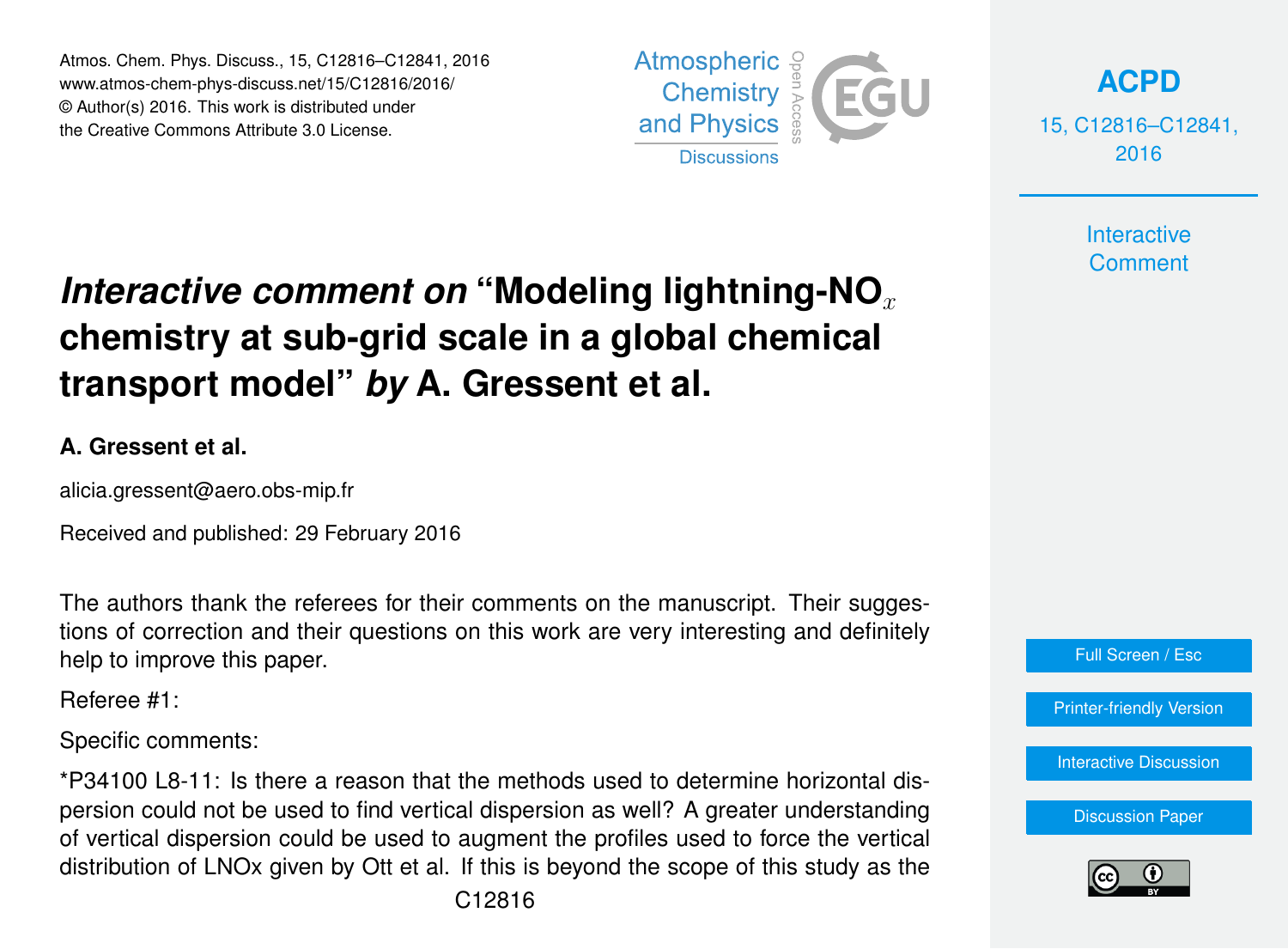authors indicate, that is fine, and a sentence or two explaining why would suffice. Also, is the claim that vertical diffusion is less efficient than horizontal diffusion really true for the strong convective storms that create lightning?

We thank the referee#1 for his useful comment on the atmospheric diffusion issue. We agree that lightning triggering and NOx emissions from electrical discharges occur in the convective part of the cloud where the vertical diffusion (Dv) is stronger than the horizontal diffusion (Dh). Therefore, the vertical diffusion coefficient is a determining parameter for the LNOx distribution. However, this vertical distribution of LNOx is a priori estimated from Ott et al., 2010, as a reverse "C-shape" profile, prescribed in GEOS-Chem, and totally independent of our parameterization. It could be very interesting to estimate Dv in the cloud to improve and support the Ott et al., 2010 given LNOx vertical profile using similar methods than the one used in the present study. This is indeed beyond the scope of our study, as it would require taking over Ott et al., 2010 work. Moreover, the plume parameterization for LNOx chemistry is applied a posteriori after lightning NOx are vertically prescribed by Ott et al., 2010 and emitted in convective clouds. Our parameterization starts just after transport driven by the convective parameterization and will then mostly concerns convective outflow where the NOx are detrained in the troposphere. In this region of detrainment, the horizontal diffusion seems to be more efficient than the vertical one as mentioned by Cariolle et al., 2009. Also, future studies on the atmospheric diffusion such as in-situ measurements and meso-scale modeling calculations should be useful to better quantify Dv and Dh.

According to this explanation we have clarified this point in the text, section 3.1.1 as follows: "Note that the mean dispersion properties of the atmosphere were associated with the horizontal diffusion only. The lightning NO<sub>x</sub> emissions occur in the convective part of clouds where the vertical diffusion is strong. Therefore, the vertical diffusion coefficient is a determining parameter for the LNOx distribution in the cloud. As mentioned in section 2.1, the vertical distribution of the LNOx is a priori calculated from Ott et al. (2010) as a reverse C-shaped profile. The LNOx plume parameterization **[ACPD](http://www.atmos-chem-phys-discuss.net)**

15, C12816–C12841, 2016

> **Interactive Comment**



[Printer-friendly Version](http://www.atmos-chem-phys-discuss.net/15/C12816/2016/acpd-15-C12816-2016-print.pdf)

[Interactive Discussion](http://www.atmos-chem-phys-discuss.net/15/34091/2015/acpd-15-34091-2015-discussion.html)

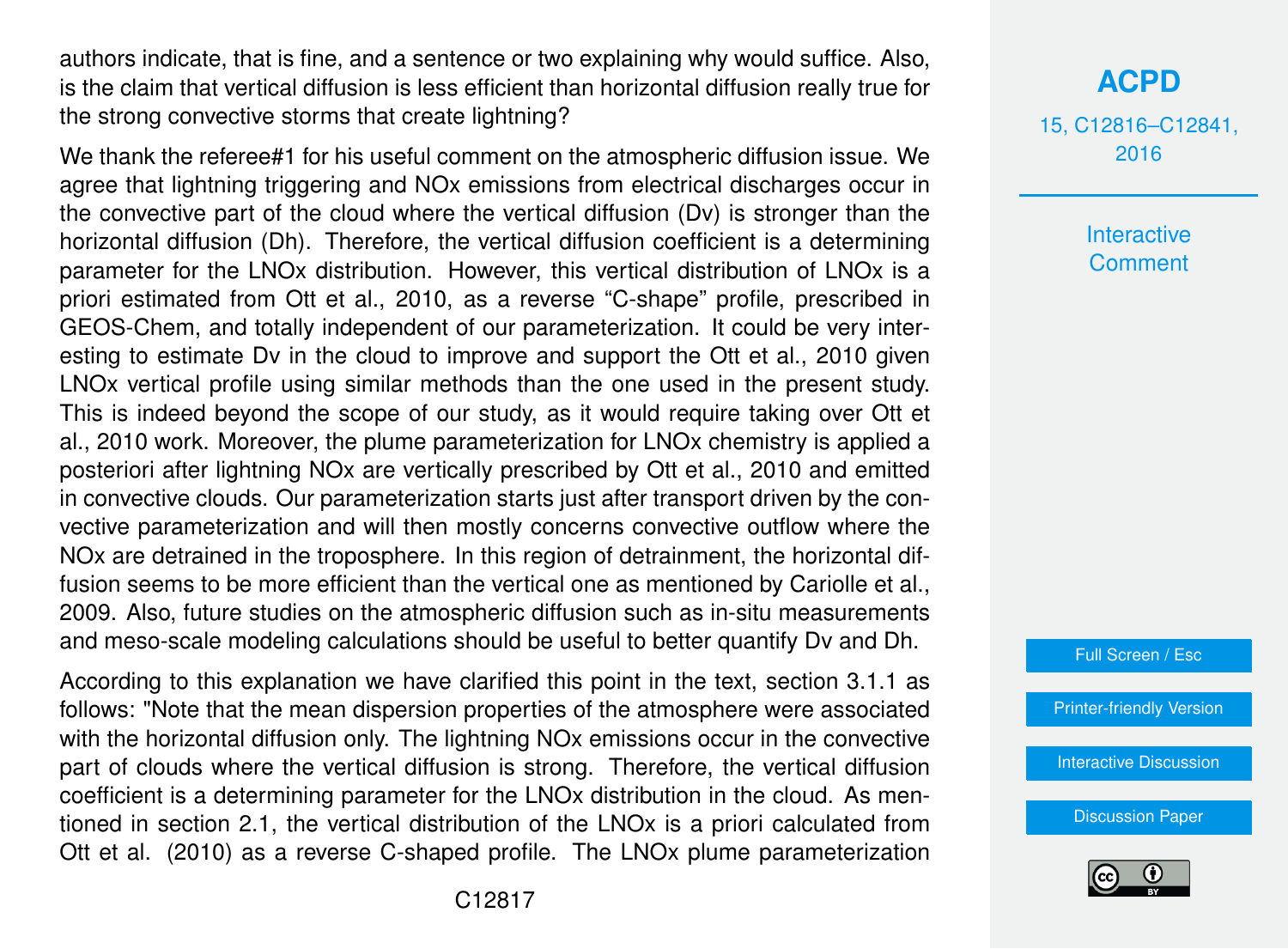is applied a posteriori after that lightning NOx are vertically prescribed and concerns convective outflow where the NOx are detrained in the troposphere. In this region of detrainment, the horizontal dispersion may be more efficient than the vertical one as discussed in Cariolle et al., 2009."

\*P34109 L8: I wonder about choosing the 8-11 km range. A brief explanation as to why this range was chosen would be appreciated. Is it appropriate to use the same vertical range for tropical and midlatitude storms, given the differences in their convective depth? How will this affect the parameterization of lightning outside of this range (or, how sensitive are the results to altitude)?

Referee comment is legitimate. In a real atmosphere the detrainment region is commonly observed at higher altitude (up to 13-14km altitude, Folkins and Martin 2004, doi: http://dx.doi.org/10.1175/JAS3407.1) in the tropics than in the mid-latitudes (8-9 km altitude, DeCaria et al. 2000) In this study, the GEOS-Chem model uses GEOS-5 meteorological fields. The figure 1 illustrates the vertical distribution of the LNOx calculated by GEOS-Chem with GEOS-5 for the tropics and the mid-latitudes. This figure shows that the detrainment altitude is similar in both regions, i.e. around 8-11 km. GEOS-5 seems to underestimate the detrainment altitude in the tropics as shown in a previous work (Folkins et al., 2006, doi:10.1029/2006JD007325). Therefore, we decided to show vertical levels consistent with the GEOS-5 detrainment altitude level.

Outside this altitude range, our parameterization should mainly have influence between 6 and 12 km for which the calculated LNOx flux is still significant both in the tropics and in the mid-latitudes as showed by the following figure. However, the impact should be less important than between 8-10 km where the LNOx flux is the strongest.

We clarified this point in the manuscript, section 3.2.2 as follows: "The altitude range refers to the detrainment region estimated by GEOS-Chem using the GEOS-5 met fields (section 2.1) both in the tropics and in the mid-latitudes. Note that this range could vary depending on the met fields and the convection parameterization. In ad-

#### **[ACPD](http://www.atmos-chem-phys-discuss.net)**

15, C12816–C12841, 2016

> **Interactive Comment**



[Printer-friendly Version](http://www.atmos-chem-phys-discuss.net/15/C12816/2016/acpd-15-C12816-2016-print.pdf)

[Interactive Discussion](http://www.atmos-chem-phys-discuss.net/15/34091/2015/acpd-15-34091-2015-discussion.html)

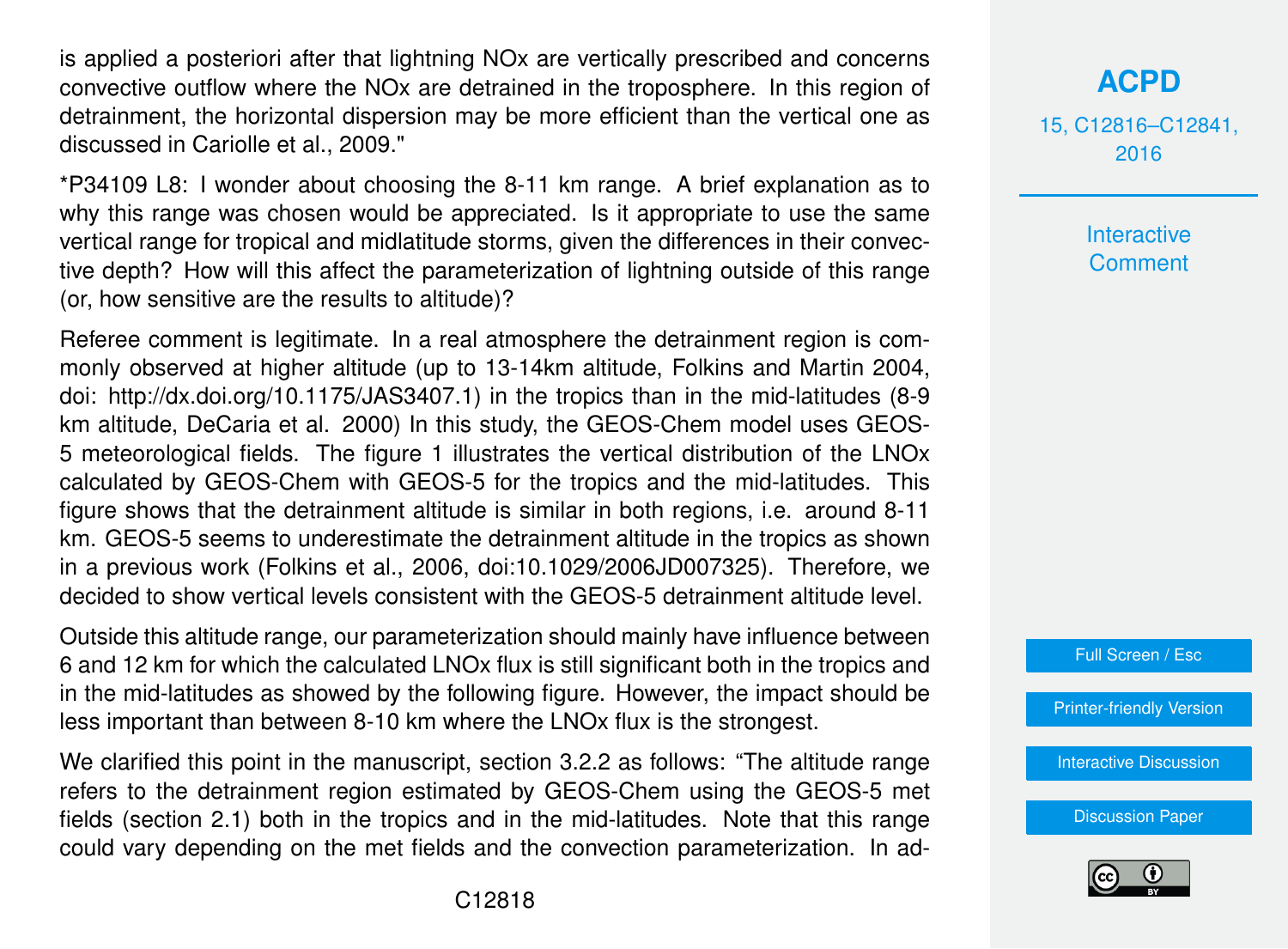dition, the LNOx plume parameterization might have an impact outside of this altitude range mainly between 6 km and 12 km but in a lesser extent."

\*P34108 L16-: The authors indicate that 3-D turbulence is solved in their parameterization, and give a range of Dh values. More discussion of this would be interesting. How does Dh vary globally? Are there any trends or features in the Dh fields that are of interest? I, and I imagine other readers as well, would be interested in more details on the variability.

The 3-D turbulence is actually not solved online in the GEOS-Chem CTM because of the fine scale characterizing this process but prescribed by the met fields (GEOS-5). Therefore, the global variability of Dh is not calculated in the model and has to be deduced a priori. For our parameterization, in order to determine Dh in the outflow region (i.e. at small scale), we have used both meso-scale modeling and in-situ measurements in the cloud anvil. The three-estimated Dh values [0.1; 15; 100] m2.s-1 are very dispersed. There is a real gap to fill about the knowledge in this parameter in the upper troposphere and especially in the outflow region. In the future, further meso-scale modeling studies and in-situ measurements in the scientific community should help to better define Dh variability.

We clarified this point in the revised version of the paper, section 3.2.1 as follows: "It is important to note that the 3-D turbulence is not solved online in the GEOS-Chem model because of the fine scale characterizing this process but prescribed by the GEOS-5 met fields. Therefore, the global variability of Dh is not calculated by the CTM and it is beyond the scope of this study. ".

\*P34110 L25-: The ratio RLNOx is set to be consistent with GEOS-Chem. It's good to be consistent, but I wonder if more can be said regarding this issue since this is a problem that is poorly understood. Is there anything in the parameters used in the new plume-in-grid parameterization that can shed some insight into what drives this difference between midlatitudes and tropics? This is related to my previous comment

### **[ACPD](http://www.atmos-chem-phys-discuss.net)**

15, C12816–C12841, 2016

> Interactive **Comment**

Full Screen / Esc

[Printer-friendly Version](http://www.atmos-chem-phys-discuss.net/15/C12816/2016/acpd-15-C12816-2016-print.pdf)

[Interactive Discussion](http://www.atmos-chem-phys-discuss.net/15/34091/2015/acpd-15-34091-2015-discussion.html)

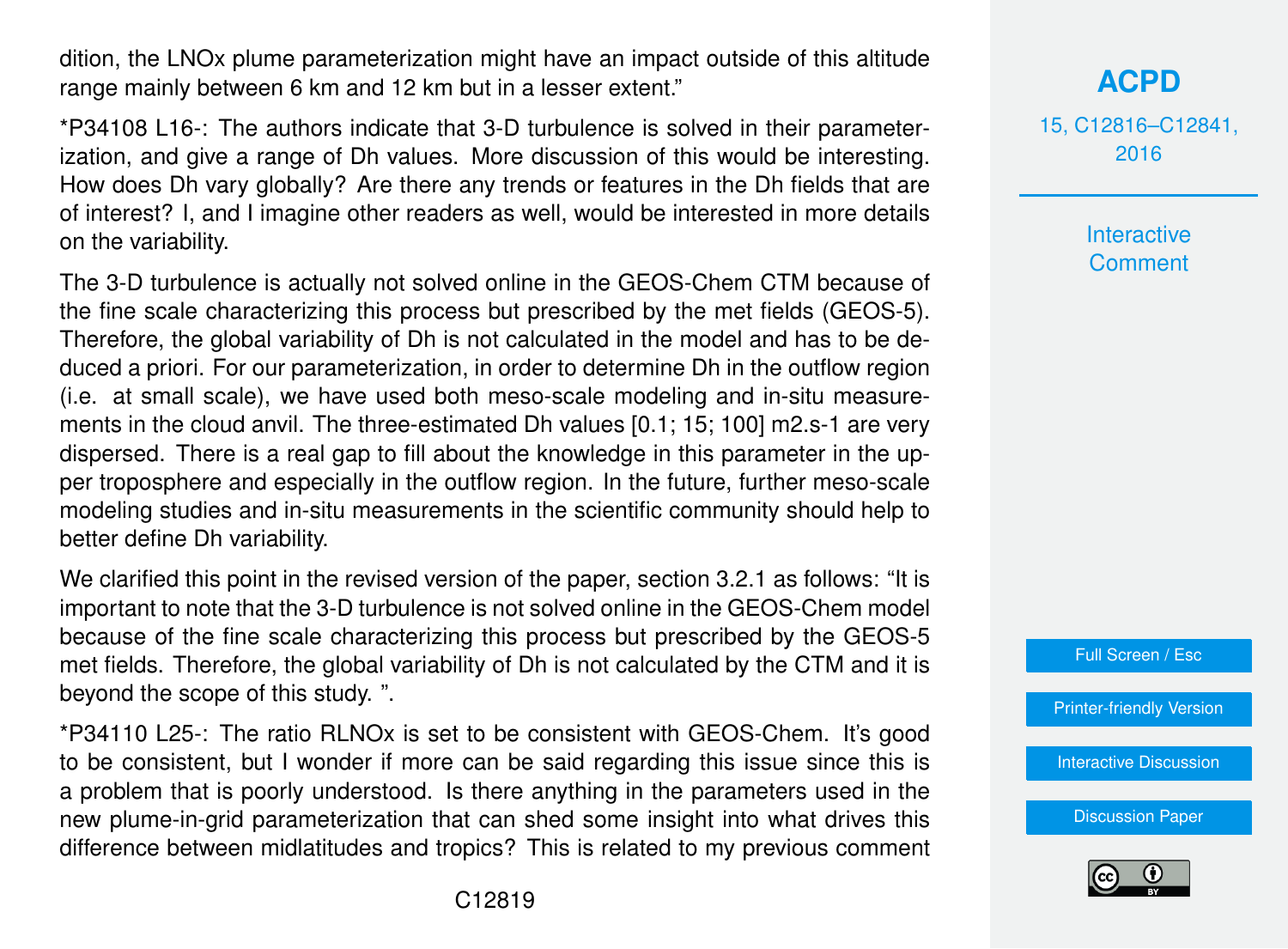regarding variability of Dh. More discussion on the spatial variability of the various model parameters may be enlightening.

As the referee pointed out, there are large differences in the LNOx production between the tropics and the mid-latitudes. The rate of flashes is higher in the tropics (Christian et al., 2003) but the amount of NOx molecules emitted per flash might be higher in the mid-latitudes. The amount of NOx molecules produced per flash may depend on different lightning parameters such as the number of flashes, but also the flash length, the stroke peak current and the stroke release height (Huntrieser, 2008, http://www.atmoschem-phys.net/8/921/2008/acp-8-921-2008.pdf).

Our study aims to improve and represent the chemistry related to lightning NOx emissions in CTMs at global scale. The approach applied here is the implementation of a parameterization, which includes uncertainties regarding parameters estimate. The main parameters defined in this study could help us to get a more realistic idea of the NOx then O3 distribution at global scale. Also, the variability of these parameters may depend on latitude, as it is mainly the case for the plume lifetime. The horizontal diffusion coefficient doesn't appear directly in the plume parameterization in the CTM. It is estimated beforehand and used in the simple plume dispersion simulations. Therefore, we don't use and show the horizontal diffusion at global scale and the related variability.

The suggestion of the referee to use our results for understanding the tropics and the mid-latitudes LNOx emissions differences is interesting. However this is not easily feasible as our parameterization is linked with the convective and LNOx emission parameterizations used in the CTM, for which dependence on the tropics and mid-latitudes differences in terms of convective intensity and LNOx emissions are already considered (GEOS-Chem model, http://wiki.seas.harvard.edu/geoschem/index.php/Lightning\_NOx\_emissions). Using similar LNOx emissions in the CTM (no a priori latitude dependence, RLNOx=1) with our sub-grid scales parameterizations, validated with in situ LNOx measurements, should indeed better help understand the RLNOx ratio, as suggested by referee#1. However, it would certainly require

**[ACPD](http://www.atmos-chem-phys-discuss.net)**

15, C12816–C12841, 2016

> **Interactive Comment**



[Printer-friendly Version](http://www.atmos-chem-phys-discuss.net/15/C12816/2016/acpd-15-C12816-2016-print.pdf)

[Interactive Discussion](http://www.atmos-chem-phys-discuss.net/15/34091/2015/acpd-15-34091-2015-discussion.html)

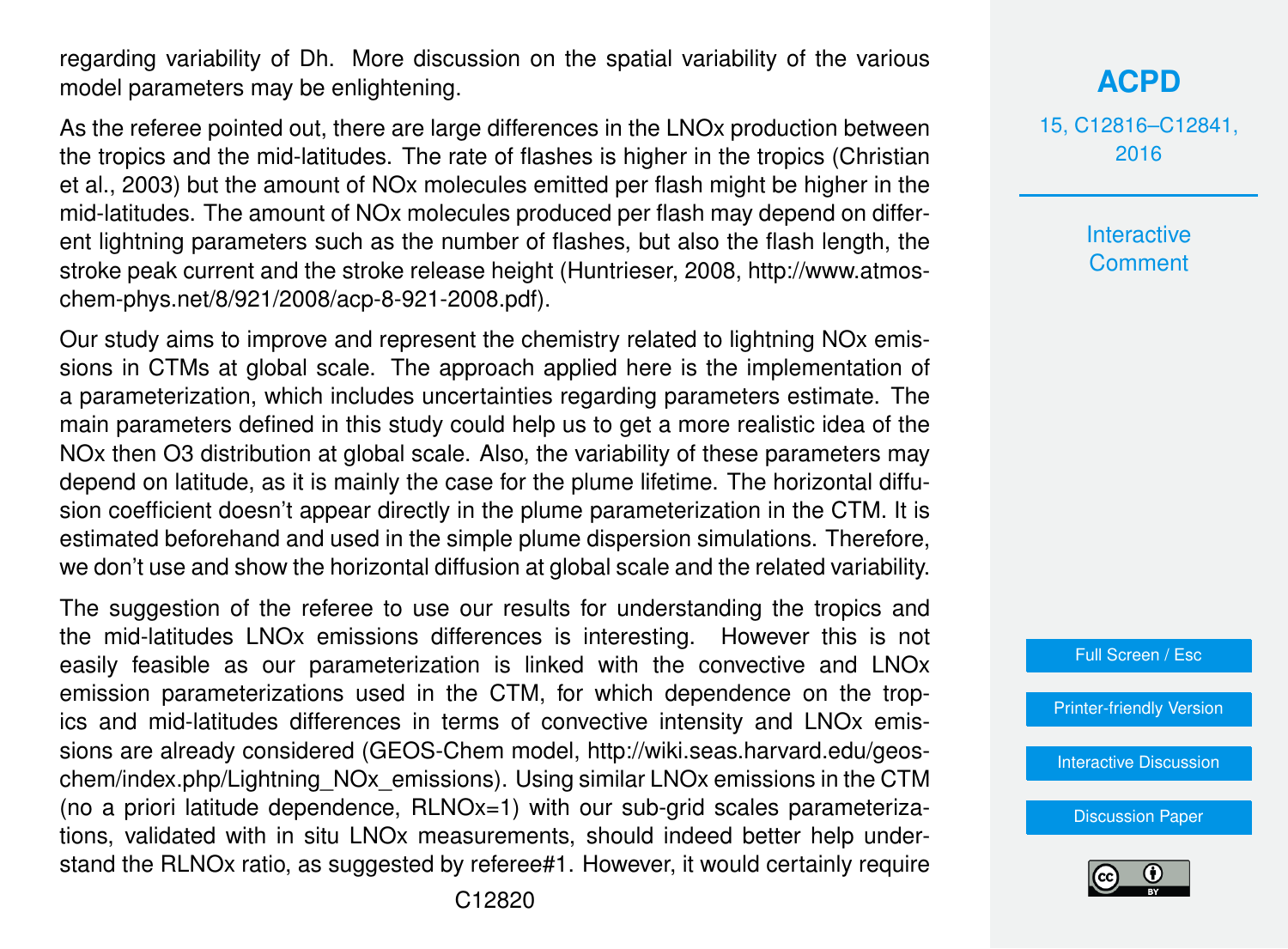more LNOx observations in the tropics, poorly documented, as already stated in the manuscript.

\*Section 4.2: The comparisons between different model simulations (BC, P1, P2 experiments) do not include a direct comparison between the full model with and without the plume parameterization. Section 4.2.2 effectively does this by using the difference between P1 and BC experiments, but I found this to be unnecessarily confusing. A separately named direct comparison would be clearer to the reader.

As suggested, we have changed the (P1-BC) difference by a direct comparison name (P3) in order to make the comparison clearer to the reader.

\*P34115 L5-6 "an approximate detrainment level (9 km altitude) where the LNOx are most concentrated": This sentence is a bit unclear. Is this the level where most LNOx is produced, or the level where the detrainment of LNOx from a cloud is the largest?

We thank the referee#1 for this good remark. Regarding the results in the entire vertical, the 9 km level corresponds to the altitude where the detrainment level of LNOx is the largest.

We have clarified this point in the text in section 4.2.1 as follows: "These results are shown for an approximate detrainment level (9km altitude) where the detrainment of LNOx is the largest."

\*Section 4.2.1: The differences in plume lifetime for different seasons and locations are given without context. What drives these differences?

The plume lifetime  $(\tau)$  depends directly on, first, the NOx content (rl) above which the LNOx plume exists. This critical value changes mainly with the latitude since its calculation is initialized by the background concentrations of species, which are different in the tropics and in the mid-latitudes regions (see Table 1). Then,  $\tau$  varies depending on the amount of LNOx emitted by lightning (NOi, in the manuscript), which is higher in the tropics than in the mid-latitudes as mentioned previously. We do not show sea15, C12816–C12841, 2016

> Interactive **Comment**

Full Screen / Esc

[Printer-friendly Version](http://www.atmos-chem-phys-discuss.net/15/C12816/2016/acpd-15-C12816-2016-print.pdf)

[Interactive Discussion](http://www.atmos-chem-phys-discuss.net/15/34091/2015/acpd-15-34091-2015-discussion.html)

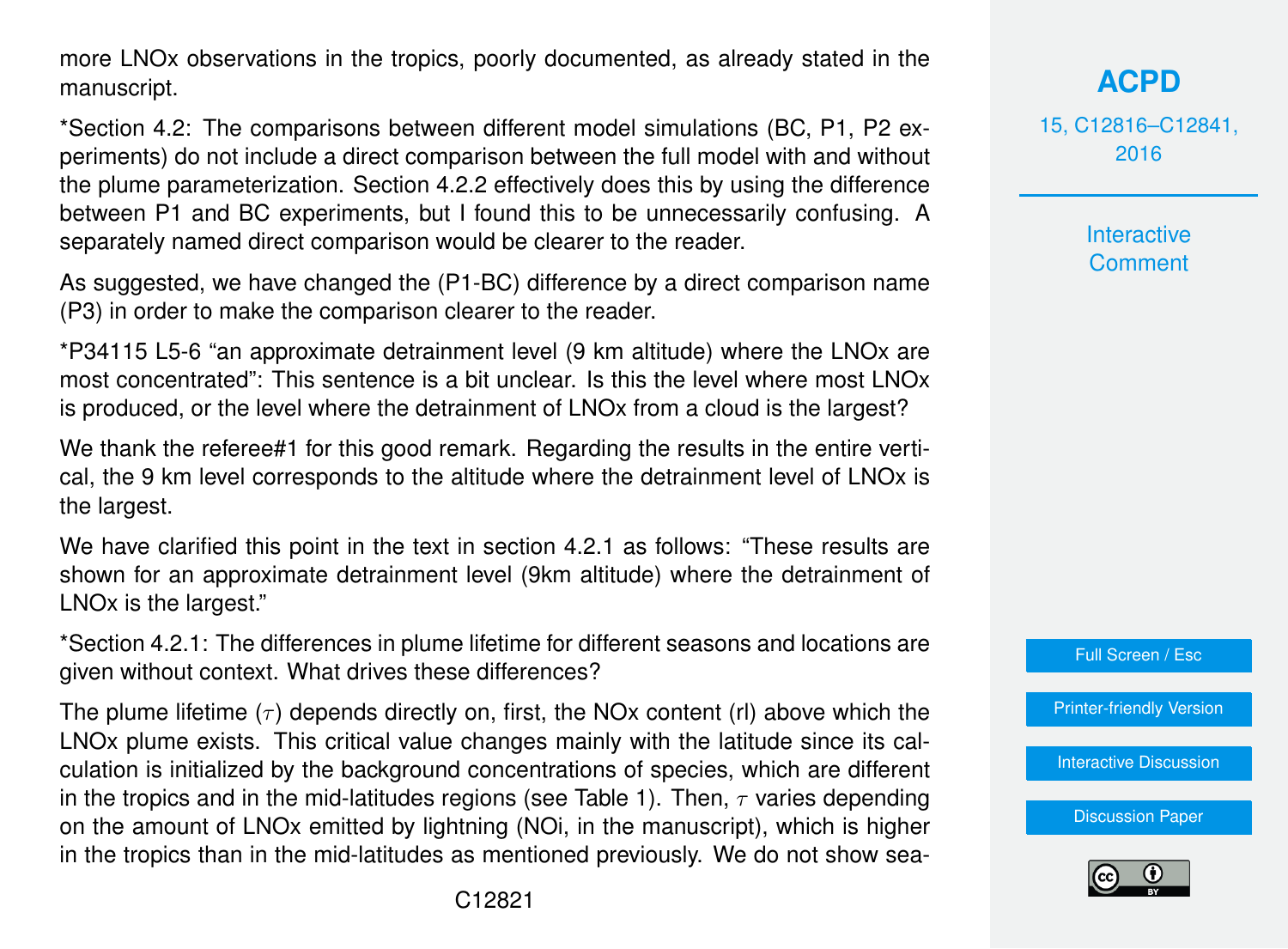sonal variations of  $\tau$  (because they are negligible). However, day and night conditions strongly influence the rl calculation. Therefore, we calculate different values of  $\tau$  for daytime and nighttime (Table 2 in the manuscript). The seasonal variations are presented only for NOy and O3 distributions at global scale.

As suggested by the referee we clarified this point in the manuscript, section 4.2.1 as follows: "The plume lifetime depends on the latitude because of the different background chemical concentrations and the different amount of NOx emitted from lightning in the tropics and in the mid-latitudes. In addition, as mentioned before, we consider the influence of day and night conditions on the plume lifetime estimate."

\*P34115 L27: Why are some emissions "less important"? Does this just mean there are fewer emissions, or is something making them less important somehow?

We agree with the referee that the expression "less important" is unclear to qualify the lightning NOx emissions. We mean fewer emissions and we have changed the sentence in the text, section 4.2.1, as follows: "So, the LNOx tracer is characterized by a shorter lifetime as a plume over North America than over Central Africa and around the Sahel while the model simulated fewer emissions over these regions especially in summer."

\*P34116 L5: what do you mean by "tracer is mainly reproduced"?

We agree with the referee that this sentence is unclear and we have removed the term "mainly". Indeed, lightning NOx emissions are distributed from the surface to the cloud top height by the CTM according to the reverse "C-Shape" profile (Ott et al., 2010). Results show that the tracer mixing ratio is reproduced at the altitude where lightning emissions are calculated and detrained, mainly in the upper troposphere. This sentence aims to point out the consistency between lightning NOx emissions and the tracer distributions.

\*P34121 L1 "Significant values of  $\beta$ ": How large does  $\beta$  have to be to be significant?

#### **[ACPD](http://www.atmos-chem-phys-discuss.net)**

15, C12816–C12841, 2016

> **Interactive Comment**



[Printer-friendly Version](http://www.atmos-chem-phys-discuss.net/15/C12816/2016/acpd-15-C12816-2016-print.pdf)

[Interactive Discussion](http://www.atmos-chem-phys-discuss.net/15/34091/2015/acpd-15-34091-2015-discussion.html)

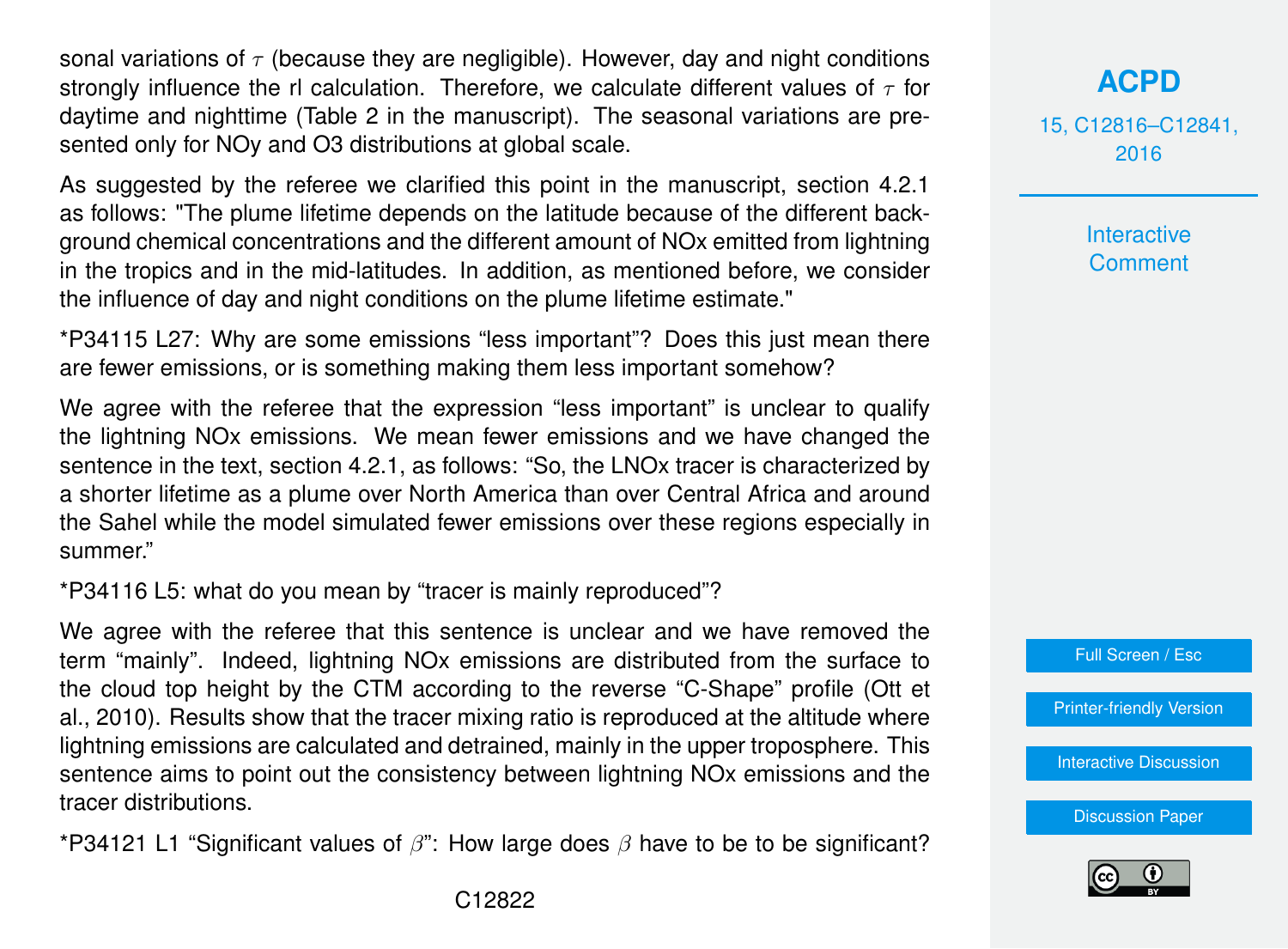Or does this just mean non-zero?

We thank the referee#1 for this good comment. Our estimates of the  $\beta$ 1 (10-4) and  $\beta$ 2 (10-3) fractions are smaller than those from Cariolle et al., 2009 (with  $\beta$ 1=0.06 and  $\beta$ 2=0.2) in which the effects of the  $\beta$  fractions are non-negligible on the NOy distribution. Therefore, we assumed that if the  $\beta$  fractions would be higher than our estimates, their impact should be significant regarding Cariolle et al., 2009 results. Further modeling studies are needed (both box model and CTM) in order to determined what could be the significant values for the  $\beta$  fractions.

\*Figure 9: The hatched areas are a bit hard to read since they overlap with multiple lines. The authors may want to consider revising this figure to make it clearer.

We agree with the referee#1 comment. The figure 9 has been modified to make it clearer.

\*P34101 L5 "than the surrounding" should be "as the surrounding"

This has been changed in the revised version of the manuscript.

\*P34108 L22 "cover all of horizontal" should be either "cover all horizontal" or "cover all of the horizontal"

This has been changed in the revised version of the manuscript.

\*P34110 L16 L18 "the northern Colorado" and "the Ontario". The "the" should be removed.

This has been changed in the revised version of the manuscript.

\*P34111 L 24-25: This sentence is confusing and should probably be re-worded.

The sentence was re-worded as suggested by the referee#1 as follows: "Our Keff estimates are smaller than those calculated by Cariolle et al. (2009) for the plume chemistry related to aircraft exhausts. In this previous work, Keff varies from 1.0 to

15, C12816–C12841, 2016

> **Interactive Comment**

Full Screen / Esc

[Printer-friendly Version](http://www.atmos-chem-phys-discuss.net/15/C12816/2016/acpd-15-C12816-2016-print.pdf)

[Interactive Discussion](http://www.atmos-chem-phys-discuss.net/15/34091/2015/acpd-15-34091-2015-discussion.html)

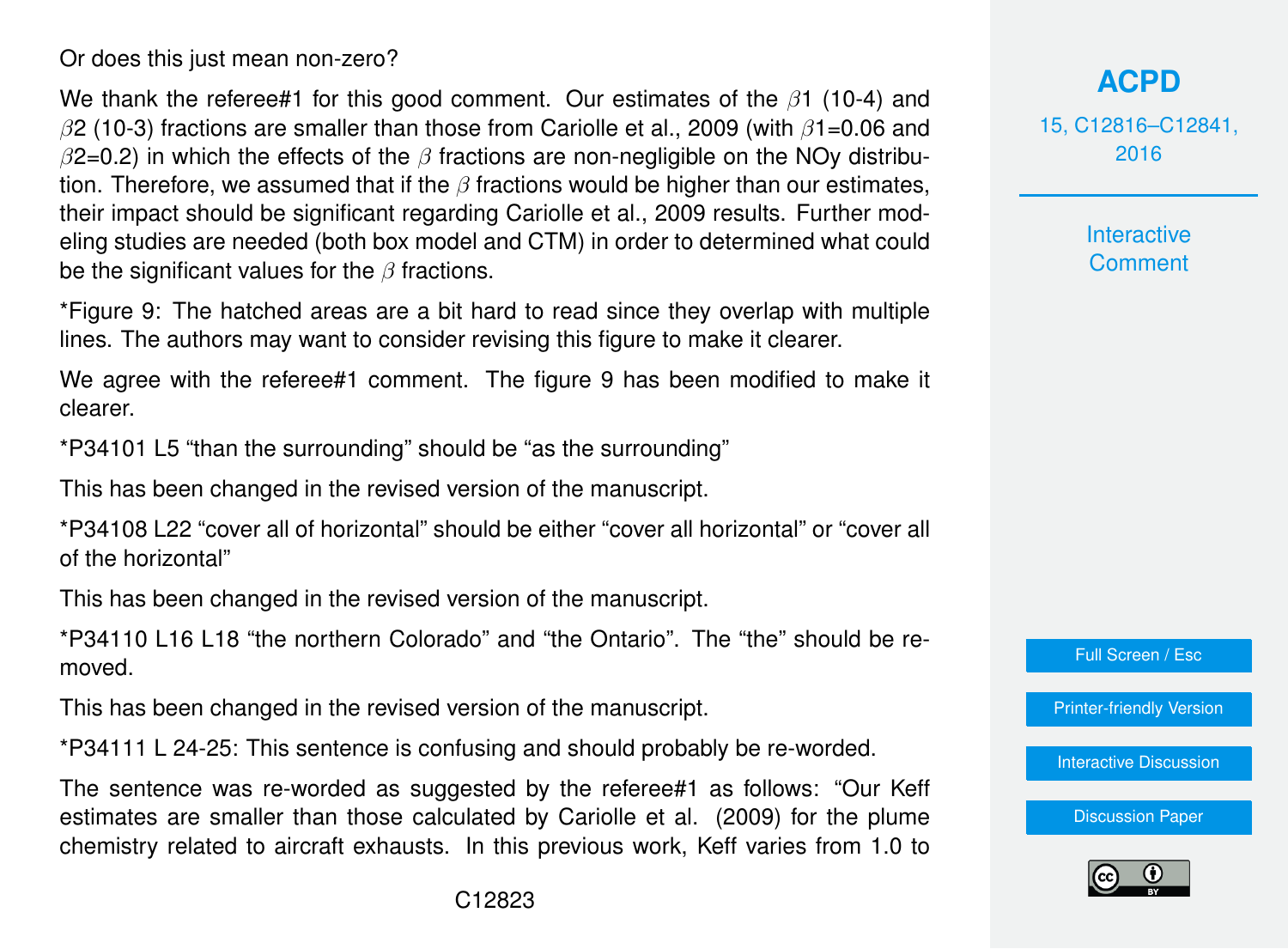4.2.10-18 molecules-1 s-1 cm-3 with a mean value close to 3.10-18 molecules-1 s-1 cm-3 depending on the NOx loading. The very low value for Keff point out that the plume parameterization implies a delay of the production of ozone at the large scale rather than its destruction within the plume."

\*P34121 L8-11: The sentence beginning "That could be explained" is also confusing and needs to be re-worded.

The sentence was re-worded as suggested by the referee#1 as follows: "Indeed, our β1 and β2 estimates are smaller than those calculated by Cariolle et al., 2009 ( $β1 =$ 0.06 and  $\beta$ 2 = 0.2) which showed a significant impact of this mechanism in the case of aircraft NOx emissions."

Referee #2:

\*Lightning emissions are of NO, not NOx. It would be helpful if the paper discussed this from the beginning and not waiting until Section 4 to clarify this.

We agree with the referee#2 comment and we have clarified this point at the beginning of the Introduction as follows: "Lightning emissions are one of the most important sources of nitrogen oxides (NOx  $\equiv$  NO + NO2) in the upper troposphere (WMO, 1999; Hudman et al., 2007). Lightning primarily produce NO and may also induce a negligible quantity of NO2 with a ratio NO2/NOx of 0.5 to 0.1 (Franzblau, 25 1991; Stark et al., 1996)."

 $*$ p. 34101: the Ox family is O + O3 + NO2 (not O2!)

This has been changed in the revised version of the manuscript.

\*The English needs to be corrected throughout the paper - there are numerous mismatches of plural-singular, and extraneous or missing articles (the, a). Also, for example, on p. 34106, 'allows to form' should be 'allowing formation of'.

We thank the referee#2 for his/her comment. We have corrected the English through-

15, C12816–C12841, 2016

> **Interactive Comment**

Full Screen / Esc

[Printer-friendly Version](http://www.atmos-chem-phys-discuss.net/15/C12816/2016/acpd-15-C12816-2016-print.pdf)

**[Interactive Discussion](http://www.atmos-chem-phys-discuss.net/15/34091/2015/acpd-15-34091-2015-discussion.html)** 

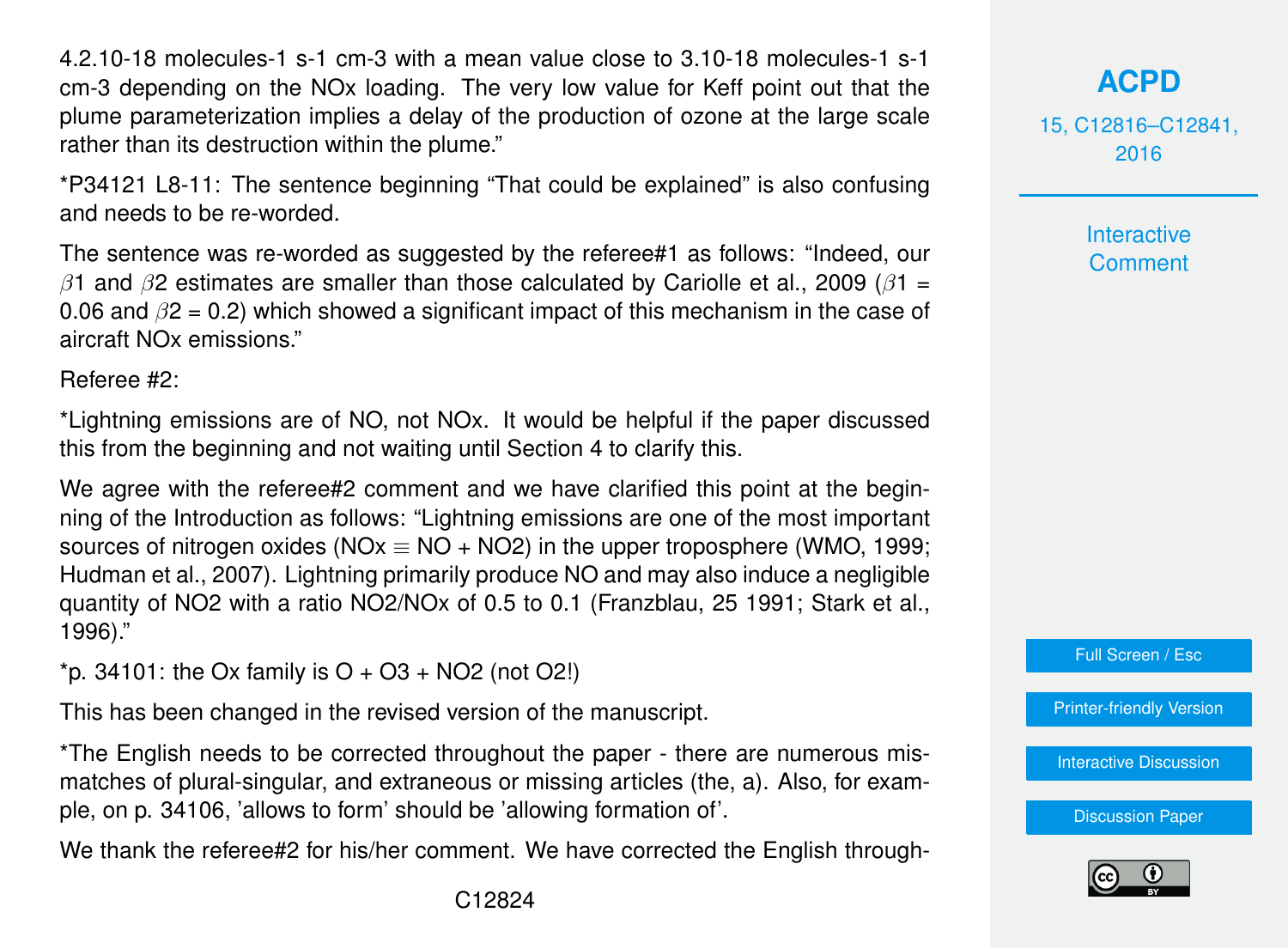out the paper.

Referee #3:

General comments:

1. The plume parameterization uses both mixing ratios (molecules/molecules; all the variables that start with "r") and concentrations (molecules/cm3) in its equations, so it is important that the text correctly refer to each to avoid confusion. However, the original C09 equations have not had their units correctly translated to this paper. For example, Equation (2) labels rp as a concentration (molecules cm-3), but it needs to be a mixing ratio in order for its integration with air density to yield molecules. The subsequent continuity equations, especially the d(rO3)/dt equation, are also dependent on a careful distinction of concentration versus mixing ratio in its components. The authors will either need to maintain the original units from C09 in all their equations (a mix of both mixing ratios and concentrations), or reformulate them such that they are all concentrations as they are currently described (e.g., removing \_ where necessary, changing rO3 to [O3], etc.). I also recommend removing the multiplication crosses in the equations, and think it would be easier for the reader if standard square brackets were used for the concentrations in Equations  $(5)-(7)$ , e.g.,  $d([O]+[O3])/dt = k2$  [NO2] k3[NO][O3] ...

We agree with the suggestion of the referee#3. The related changes have been made in the text for describing the equations with the appropriate terms according to Cariolle et al., 2009.

2. It is not clear to me what model is being used to estimate  $\tau$  and Keff, which requires resolving chemistry and transport on spatiotemporal scales finer than the plume itself. I think the model section needs an additional part that describes the "simple plume dispersion" model referenced in Sections 3.2.3 and 3.2.4., in particular how the chemistry was included that was used to determine Keff .

## **[ACPD](http://www.atmos-chem-phys-discuss.net)**

15, C12816–C12841, 2016

> Interactive **Comment**



[Printer-friendly Version](http://www.atmos-chem-phys-discuss.net/15/C12816/2016/acpd-15-C12816-2016-print.pdf)

[Interactive Discussion](http://www.atmos-chem-phys-discuss.net/15/34091/2015/acpd-15-34091-2015-discussion.html)

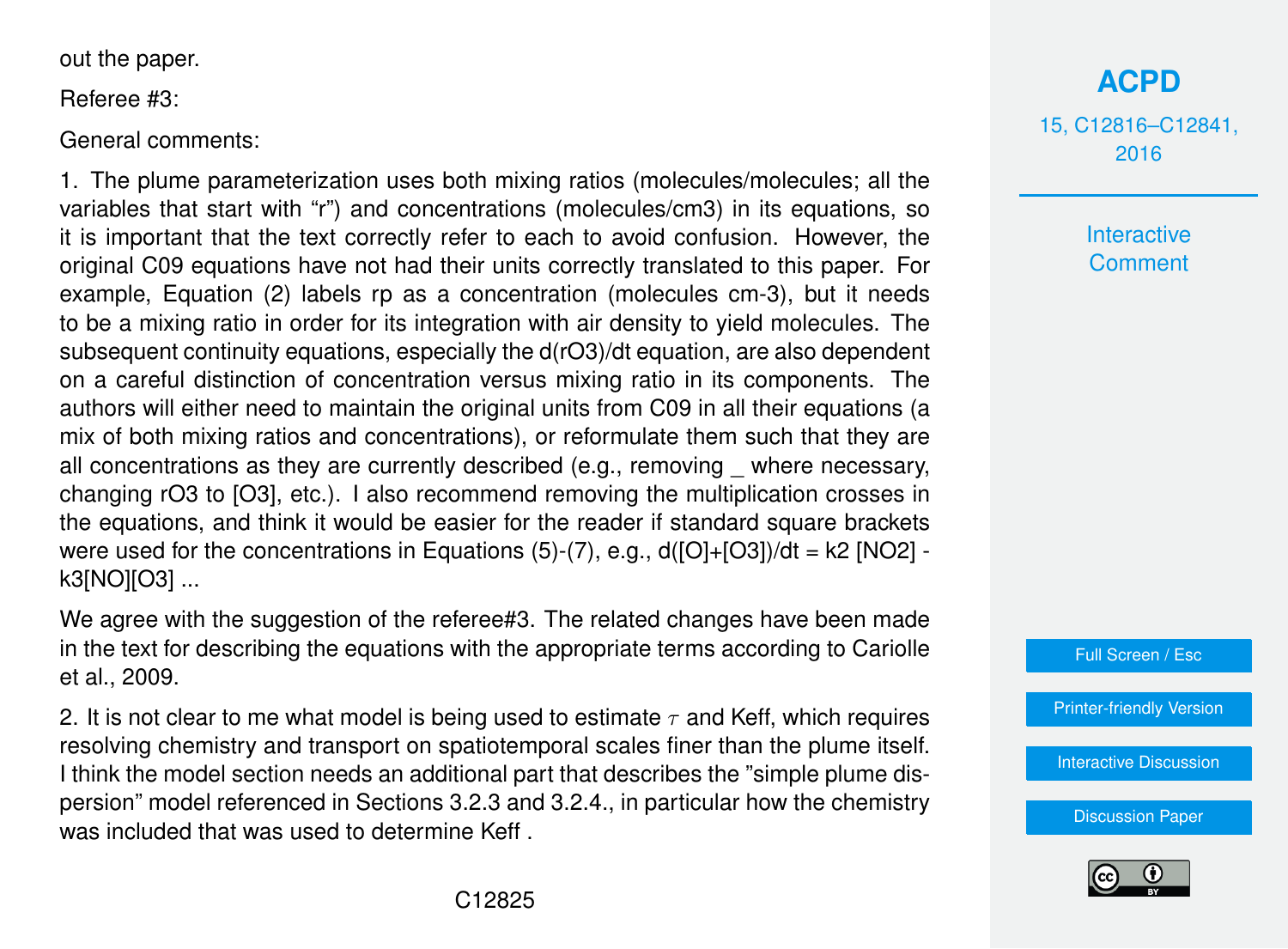We agree with the referee comment. We have added the section 2.4 to the manuscript in order to present the simple plume dispersion model for determining  $\tau$  and Keff as follows:

"To model the dispersion of lightning NOx emissions we use a simple dispersion model similar to the plume model used for aircraft NOx emissions, except that the plume is supposed to be oriented along a vertical axis. The plume is represented as a cylinder that encompass horizontal diffusion with a constant coefficient Dh (section 3.2.1). This simple model is composed of 30 horizontal circles with spacing increasing progressively from the center axis. The discretization of the diffusion equation is mass conservative.

The chemistry scheme and associated reaction rate constants is adapted from the large-scale chemical model MOCAGE (Teyssedre2007). It includes the main reactions involved in the NOx-HOx system. Simple plume simulations were performed in order to estimate the physical and chemical characteristics of plumes related to lightning NOx emissions. "

3. The formulation of Keff in C09 assumes that only NOx is elevated in the plumes relative to the diluted background mean (whereas other species are assumed to match the background at the initialization of the plume). This is a decent assumption for aircraft and ships, but less so for lightning. Lightning NOx is released during active deep convection, by which sub-grid-scale processes rapidly mix air from non-local locations, yielding complex mixtures of ozone, VOC, HOx and H2O observed in convective outflows that would be atypical relative to the background grid cell. For example, the recent DC3 campaign saw complex mixtures of surface and stratospheric air masses alongside lightning NOx plumes (doi:10.1175/BAMS-D-13 00290.1). I think that the authors should briefly acknowledge these uncertainties and how they might affect their conclusions.

The comment about the Keff calculation from the referre#3 is very interesting. We

**[ACPD](http://www.atmos-chem-phys-discuss.net)**

15, C12816–C12841, 2016

> **Interactive Comment**

Full Screen / Esc

[Printer-friendly Version](http://www.atmos-chem-phys-discuss.net/15/C12816/2016/acpd-15-C12816-2016-print.pdf)

[Interactive Discussion](http://www.atmos-chem-phys-discuss.net/15/34091/2015/acpd-15-34091-2015-discussion.html)

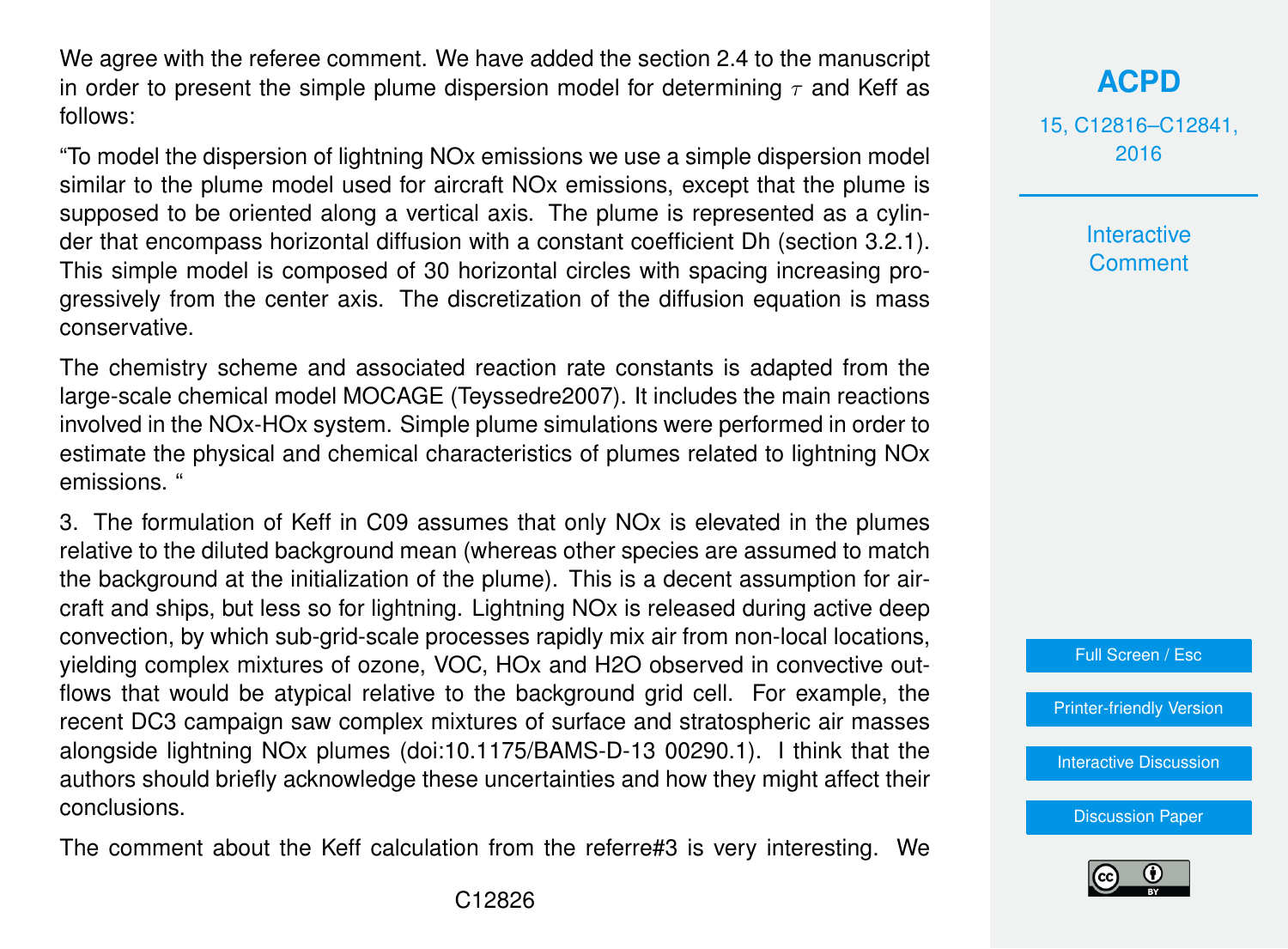agree that in the case of lightning emissions other species like VOCs, HOx and H2O may be uplifted from the surface in the convective region. Nevertheless, Sauvage et al., 2007 showed that, in the upper troposphere, NOx rather than VOCs mainly influence O3 mixing ratio. In other words, the OPE in the UT is controlled by NOx. We assumed that our plume parameterization is a first estimate of the LNOx chemistry focused on NOx.

As suggested by the referee, we have clarified this point in the manuscript in section 3.2.4 as follows: "Note that in the case of lightning emissions other species like VOCs, HOx and H2O may be uplifted in the convective region that could bring uncertainties in our approach. However, we assumed that the OPE is mainly controlled by NOx in the upper troposphere as previously showed by Sauvage et al. (2007b). Therefore, Keff calculation is here mainly dependent on NOx content. Future studies should try to investigate this issue for lightning emissions mixed with strong surface emissions in order to sharpen our parameterization"

4. I would expect lightning plumes to be highly efficient PAN producers, since the convection in which lightning occurs would also loft short-lived peroxyacetyl radicals from the surface to react with the elevated NOx, and the temperatures in the cold free and upper troposphere will guarantee that PAN does not thermally decompose and it will outlast the plume. However, because the plume formulation does not allow NOx to be converted into PAN in the plume, it is released as NOx away from the regions of elevated peroxyacetyl radicals, and therefore global PAN decreases, as the authors correctly explain in Section 4. However, unless the ratio of PAN production to HNO3 production is relatively suppressed in the high-NOx plumes (which I would not expect), then this is likely an error in the PAN budget introduced by the plume parameterization. I think the authors should comment based on their DSMACC results whether relative PAN production is stable, enhanced or suppressed in the high-NOx conditions. Unless it is suppressed, then I think that a conclusion of this paper should be a recommendation that future studies with a similar lightning plume parameterization include an

#### **[ACPD](http://www.atmos-chem-phys-discuss.net)**

15, C12816–C12841, 2016

> **Interactive Comment**



[Printer-friendly Version](http://www.atmos-chem-phys-discuss.net/15/C12816/2016/acpd-15-C12816-2016-print.pdf)

[Interactive Discussion](http://www.atmos-chem-phys-discuss.net/15/34091/2015/acpd-15-34091-2015-discussion.html)

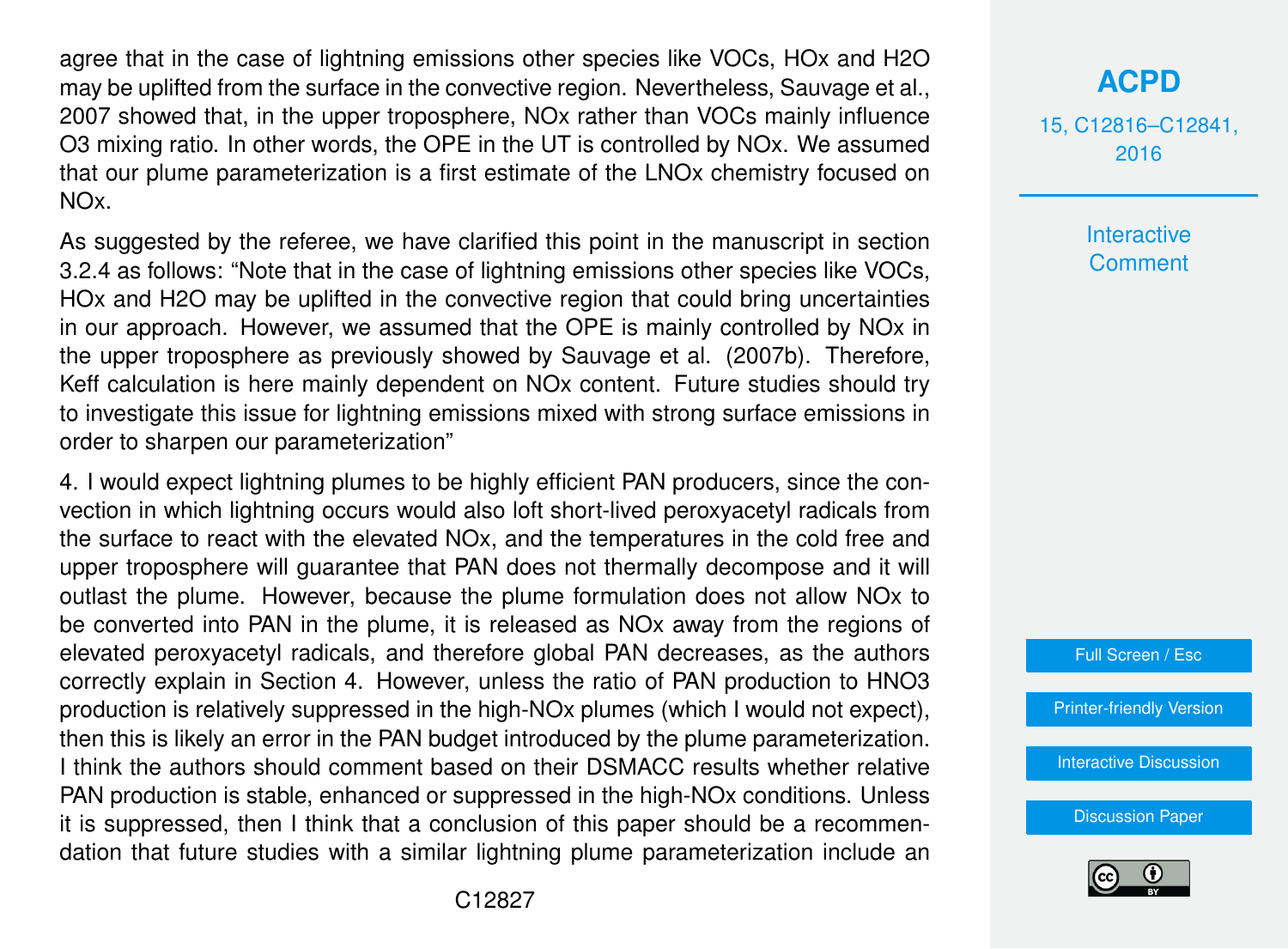additional  $\beta$  term that characterizes the conversion of NOx to PAN, and associated d([PAN]/dt) and d([CH3C(O)OO])/dt continuity equations alongside those for HNO3, O3, and NOx.

This is an excellent comment from the referee#3. As showed in the manuscript, our LNOx plume parameterization implies a decrease in PAN mixing ratio at global scale, which is mainly explained by the storage of NOx in the plume form along the transport.

The figures 2 and 3 show d[PAN]/dt and d[HNO3]/dt implied by high NO concentration (0.7ppb, 3.42ppb and 10ppbb) as results from DSMACC box model simulations (example for the mid-latitudes conditions at daytime). These figures show that high NO condition implies a significant increase in PAN, which is higher by a factor 105 than the HNO3 production.

Therefore, we agree with the referee#3 about the potential gap for PAN chemistry in our LNOx plume parameterization. It could be of great interest to add the PAN and CH3C(O)OO continuity equations and a new term to describe the NOx conversion to PAN within the plume.

A discussion about the PAN chemistry was added in the manuscript, in section 4.2.2, as follows: "Note that the production of PAN is limited by the supply of NOx or nonmethane volatile organic compounds (NMVOCs). Above continental lightning sources regions, NMVOCs are uplifted by deep convection but with lower NOx due to the activation of the plume parameterization. That implies a less efficient PAN production in these regions. Downwind of lightning sources regions (oceanic regions), NOx increases because of the LNOx transport in the plume form but there is less NMVOCs available to produce PAN. Therefore, both in regions of LNOx emissions and downwind the PAN production is limited leading to overall lower PAN mixing ratios at large scale in P1 experiment. However, this may be nuanced by considering the PAN chemistry in future studies using similar LNOx plume parameterization by introducing the PAN and CH3C(O)OO continuity equations and a new term to consider the fraction of NOx 15, C12816–C12841, 2016

> Interactive **Comment**



[Printer-friendly Version](http://www.atmos-chem-phys-discuss.net/15/C12816/2016/acpd-15-C12816-2016-print.pdf)

[Interactive Discussion](http://www.atmos-chem-phys-discuss.net/15/34091/2015/acpd-15-34091-2015-discussion.html)

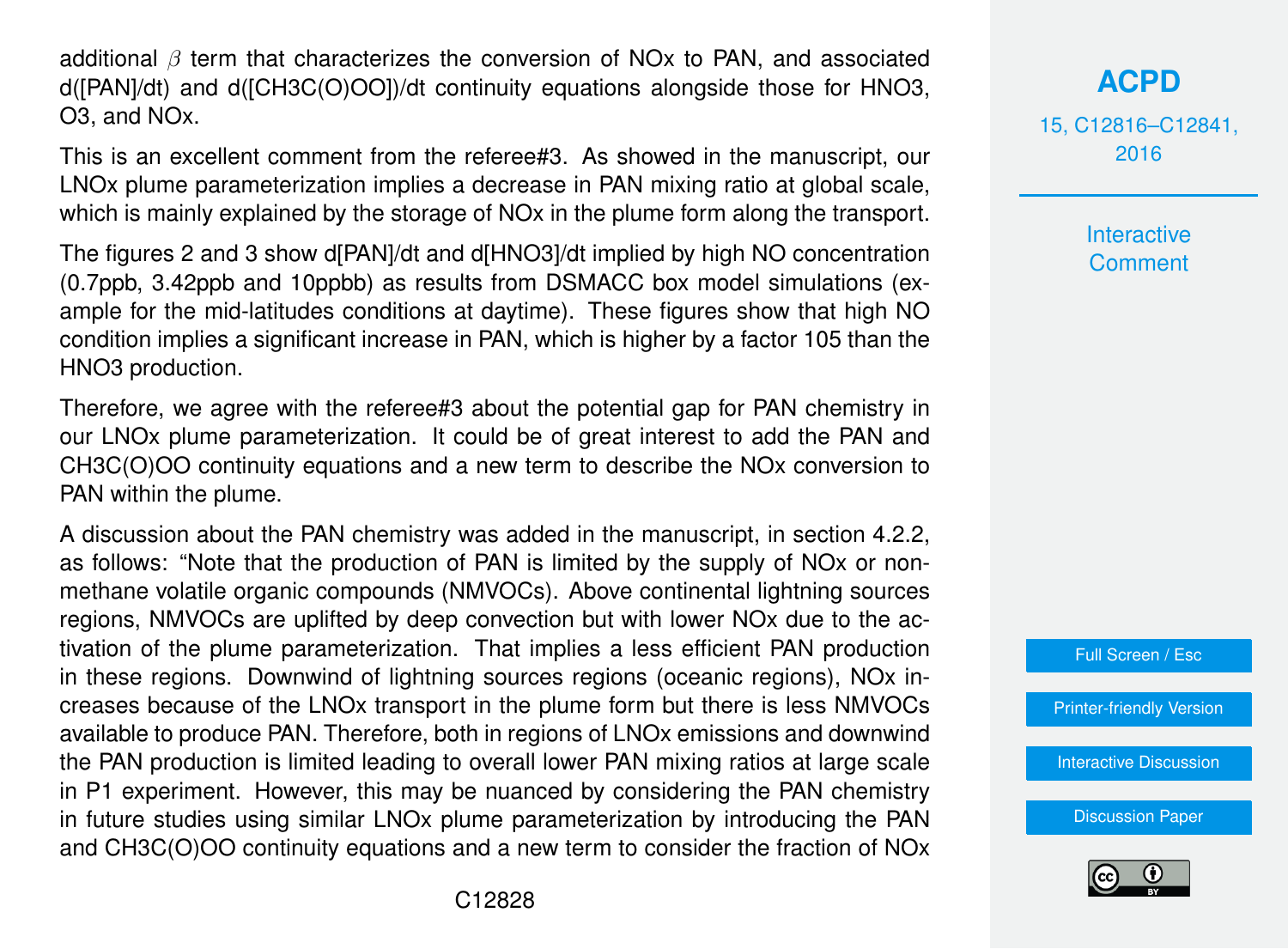converted to PAN within the plume. This should allow the PAN production during the plume transport, which is inhibited in the current version."

Specific comments:

\*P34093, L7-13: Only some lightning NOx is detrained in the cloud anvil, much is detrained at lower altitudes during the convective updrafts and downdrafts as seen in the Ott et al. (2010) profiles. I would rephrase this sentence to be "Most NOx produced by lightning is detrained into the free and upper troposphere, where ozone production efficiencies (OPE) per unit NOx emitted are 4 to 20 times higher than at the surface (refs), and therefore lightning exerts a disproportionately stronger effect on photochemistry than surface emissions (refs)."

We agree with the referee suggestion. This has been changed in the revised version of the manuscript.

\*P34093, L21-23: Recommend changing the start of the sentence to "Therefore, lightning NOx production must be parameterized for inclusion..."

This has been changed in the revised version of the manuscript.

\*P34093, L26-27: LIS and OTD are currently the only options, and OTD was not on the TRMM satellite.

We agree with the referee comment and we have change the sentence as follows: "Flashes simulated by CTMs are commonly constrained by satellite observations (Sauvage et al., 2007b; Murray et al., 2012) from the space-borne Lightning Imaging Sensor (LIS) on TRMM and the Optical Transient Detector (OTD) (Christian et al., 2003; Tost et al., 2007)."

\*P34094, L1: Many models now use newer vertical distribution profiles from Ott et al. (2010), including GEOS-Chem, which are "reverse-C"-shaped, so please update the text here and elsewhere.

### **[ACPD](http://www.atmos-chem-phys-discuss.net)**

15, C12816–C12841, 2016

> Interactive **Comment**

Full Screen / Esc

[Printer-friendly Version](http://www.atmos-chem-phys-discuss.net/15/C12816/2016/acpd-15-C12816-2016-print.pdf)

[Interactive Discussion](http://www.atmos-chem-phys-discuss.net/15/34091/2015/acpd-15-34091-2015-discussion.html)

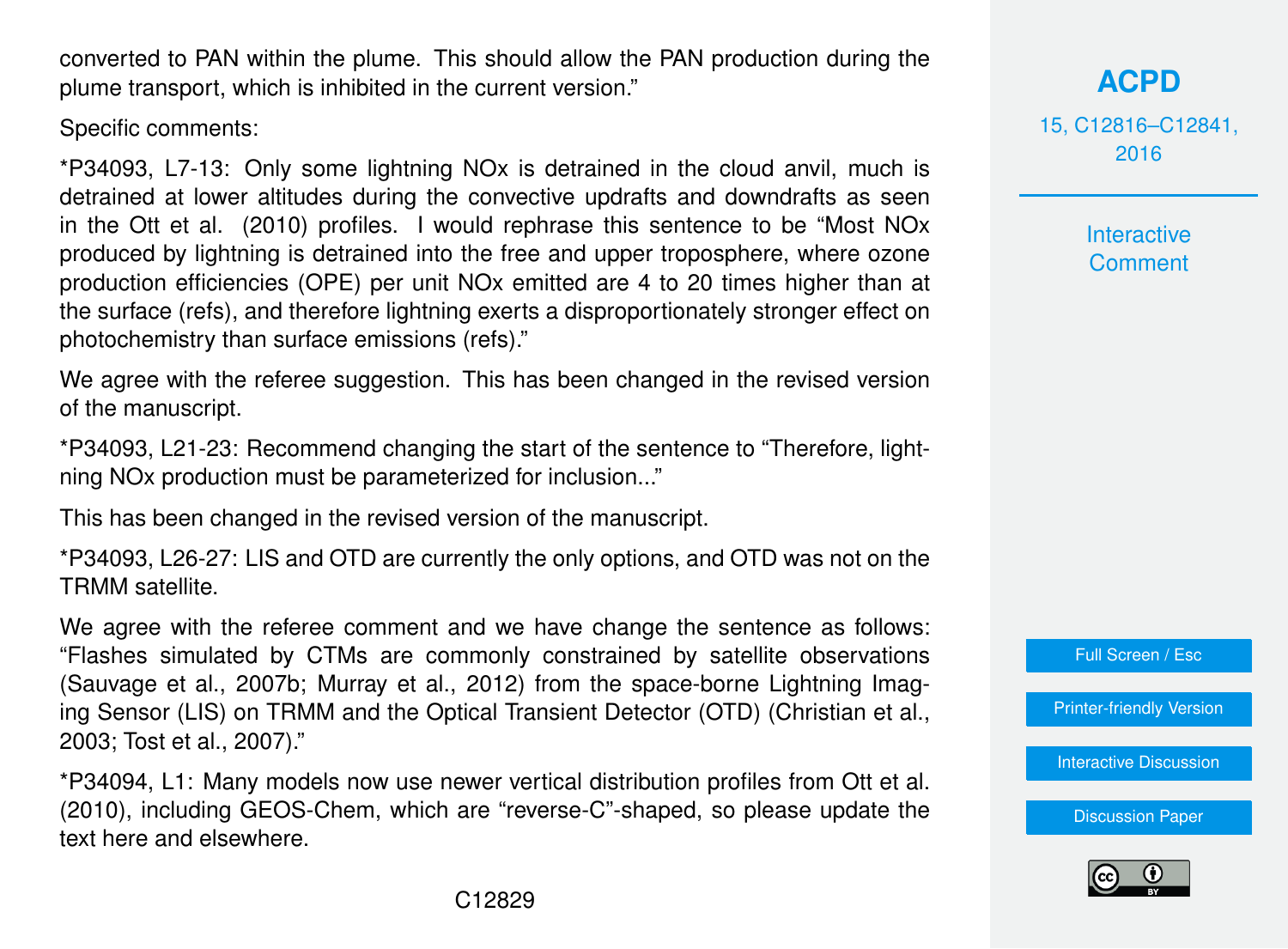This has been changed in the revised version of the manuscript.

\*P34094, L6: I would recast as "Despite the necessity of including lightning NOx emissions in global models, ..."

This has been changed in the revised version of the manuscript.

\*P34094, L15: Please change "realistic" to "more realistic", as the plume scheme is still a parameterization (and similarly in P34118, L18; P34121, L5; P34123, L27).

This has been changed in the revised version of the manuscript.

\*P34096, L13-14: Heterogeneous reactions occur on all aerosol types in GEOSChem, not just sulfate and mineral dust.

This has been changed in the revised version of the manuscript.

\*P34096, L18: Suggest replacing "specially estimate for" with "overwrite those for the"

This has been changed in the revised version of the manuscript.

\*P34096, L20: "Fossil fuel" should be "Biofuel"

This has been changed in the revised version of the manuscript.

\*P34096, L22: Lobert et al. is not a GFED reference (see doi:10.5194/acp-10-11707- 2010)

We have changed the reference related to the GFED inventory in the text.

\*P34096, L25-P34097, L2 - I recommend rephrasing the GEOS-Chem description to follow the order of the steps taken in the model to calculate NOx from lightning: (1) flash rates are calculated in active deep convection using the Price and Rind scheme, (2) flash rates are adjusted with local scaling factors to match the satellite climatology, (3) total column emissions are determined using NOx yields that differ in tropics and northern extratropics, and (4) total column is distributed vertically using the Ott profiles. I would also mention that the base lightning NOx scheme is described in detail 15, C12816–C12841, 2016

> **Interactive Comment**



[Printer-friendly Version](http://www.atmos-chem-phys-discuss.net/15/C12816/2016/acpd-15-C12816-2016-print.pdf)

[Interactive Discussion](http://www.atmos-chem-phys-discuss.net/15/34091/2015/acpd-15-34091-2015-discussion.html)

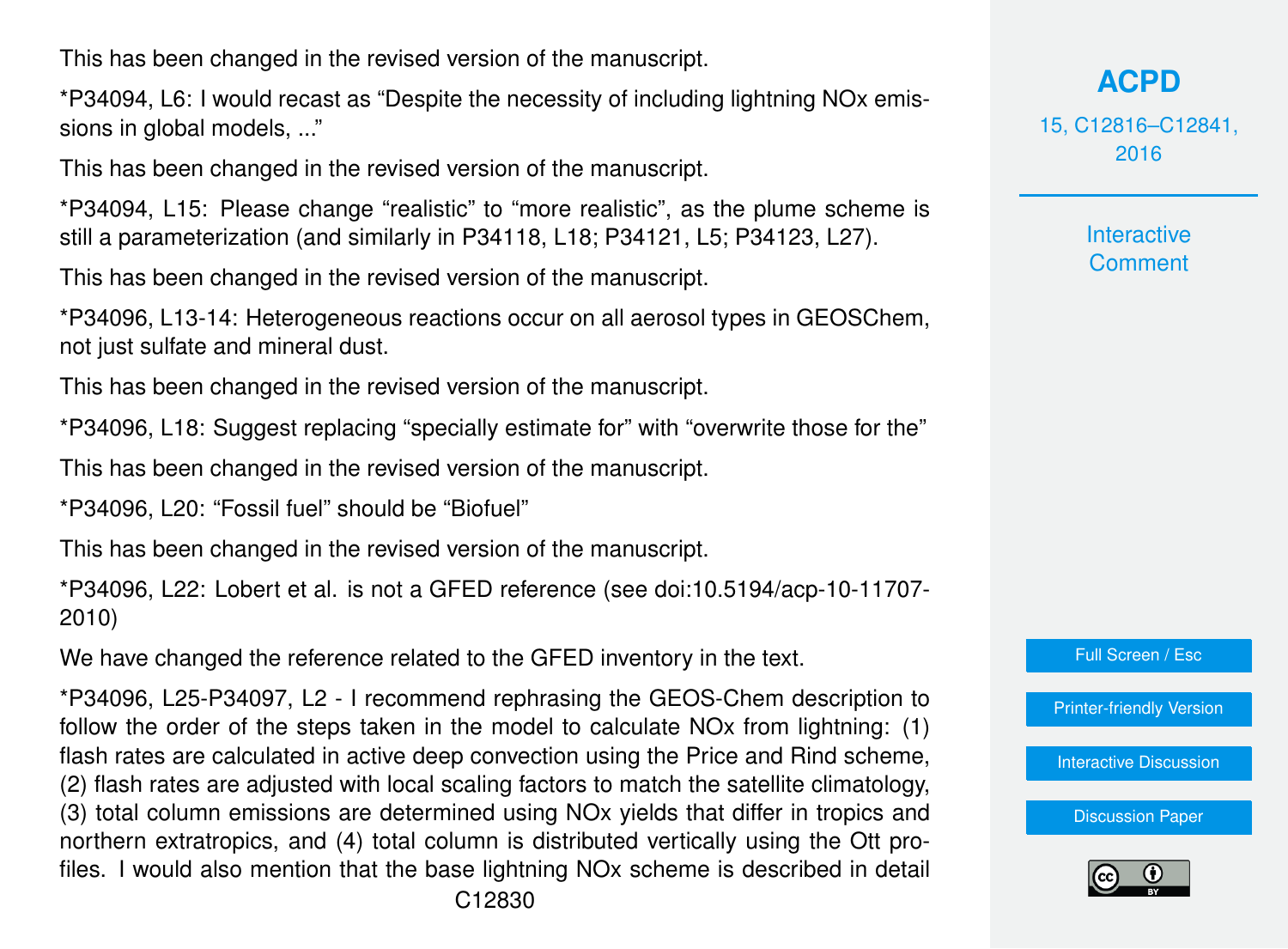by Murray et al. (2012). Have the authors made any additional modifications to the standard GEOS-Chem implementation for their base case (BC) simulation, or does that simulation use GEOS-Chem as is publicly released?

We thank the referee#3 for his/her suggestion. In this present study, there is no additional change to the standard GEOS-Chem implementation related to the BC experiment. This has been changed in the revised version of the manuscript, in the section 2.1, as follows:

"In order to calculate the NOx from lightning, flash rates are first calculated in active deep convection using the Price and Rind Scheme based on the cloud-top-height (Price and Rind, 1992, 1994), then flash rates are adjusted with local scaling factors to match the satellite climatology (Sauvage et al., 2007b; Murray et al., 2012), and the total column emissions are determined using NOx yields that differ in tropics and northern extratropics. Finally, the total column is distributed vertically using the reverse C-shaped profile from Ott et al. (2010). Note that the base lightning NOx scheme is described in detail by Murray et al. (2012)."

\*P34098, L22-23: Please give the mass of the LNOx tracer used, and specify whether or not it varies in space and time (as the mean mass of NOx does due to changes in NO/NO2 ratios).

The initial LNOx tracer mass corresponds to the NOx mass at the time of the beginning of the simulation within the GEOS-Chem model. However, the LNOx tracer is considered as a passive tracer within the model following the monotonic exponential decade applied by the plume parameterization. We have clarified this point in the manuscript as follows:

"Following Cariolle et al. (2009), a passive tracer (from the perspective of the usual model chemistry) is added to the CTM to represent NOx emitted by lightning. The LNOx tracer initial mass corresponds to the NOx mass at the start time of the simulation. Rather than increasing the concentration of NOx within the CTM, lightning 15, C12816–C12841, 2016

> **Interactive Comment**



[Printer-friendly Version](http://www.atmos-chem-phys-discuss.net/15/C12816/2016/acpd-15-C12816-2016-print.pdf)

[Interactive Discussion](http://www.atmos-chem-phys-discuss.net/15/34091/2015/acpd-15-34091-2015-discussion.html)

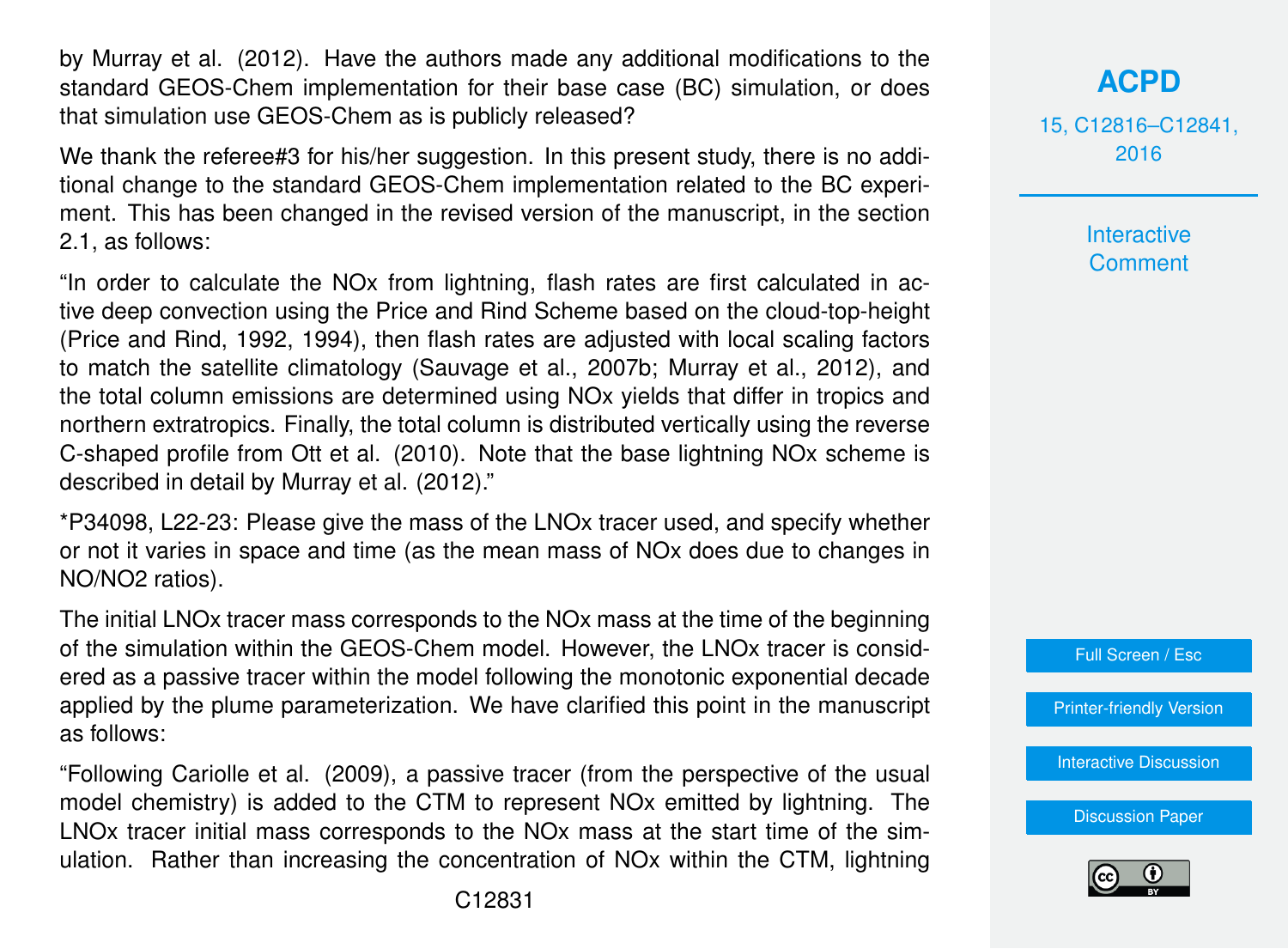NOx emissions now increase the concentration of this new passive tracer, which is transported in the standard way by advection and turbulence. Plume chemistry is considered to be significant when the mixing ratio of the lightning NOx tracer is higher than a critical NOx content, hereafter denoted rl . Above this value the lightning NOx tracer is transferred to the normal NOx tracer at a rate described by a plume lifetime  $(\tau)$ , which is an exponential decay constant. This corresponds to an exchange time scale between the lightning NOx plume and the background NOx."

\*P34099, L13: I should be the injection rate of "LNOx", and the units used here should be the same in P34113, L21.

This has been changed in the revised version of the manuscript.

\*P34100, L17-20 - Equation (4) includes \_NOx and EINOx. However, later in the text it is stated that these values are 1, which is non-physical based on what they are supposed to represent. However, the "fuel" tracer in this case is comprised only of NOx, so I believe the authors should just remove NOx and EINOx everywhere from this work as superfluous (as long as the molecular mass of the LNOx tracer is specified). If they prefer to leave them in, please state what the g (N, NO, NO2, NOx?) and kg (air, LNOx?) are referring to in EINOx.

We agree with the suggestion of the referee#3. The EINOX variable has been removed from the equations.

\*P34101, L4-5: Ozone is still an order of magnitude greater.

We thank the referee for his/her comment and the sentence has been change in the text as follows:

"In the case of large NOx injection by lightning, the NOx content (40 ppt in unpolluted atmosphere) becomes close (a few ppb, according to in-situ measurements, Dye et al. (2000); Huntrieser et al. (2002)) to the surrounding ozone ( $60\pm 24$  ppb) (Jaéglé et al., 1998)."

15, C12816–C12841, 2016

> Interactive **Comment**

Full Screen / Esc

[Printer-friendly Version](http://www.atmos-chem-phys-discuss.net/15/C12816/2016/acpd-15-C12816-2016-print.pdf)

[Interactive Discussion](http://www.atmos-chem-phys-discuss.net/15/34091/2015/acpd-15-34091-2015-discussion.html)

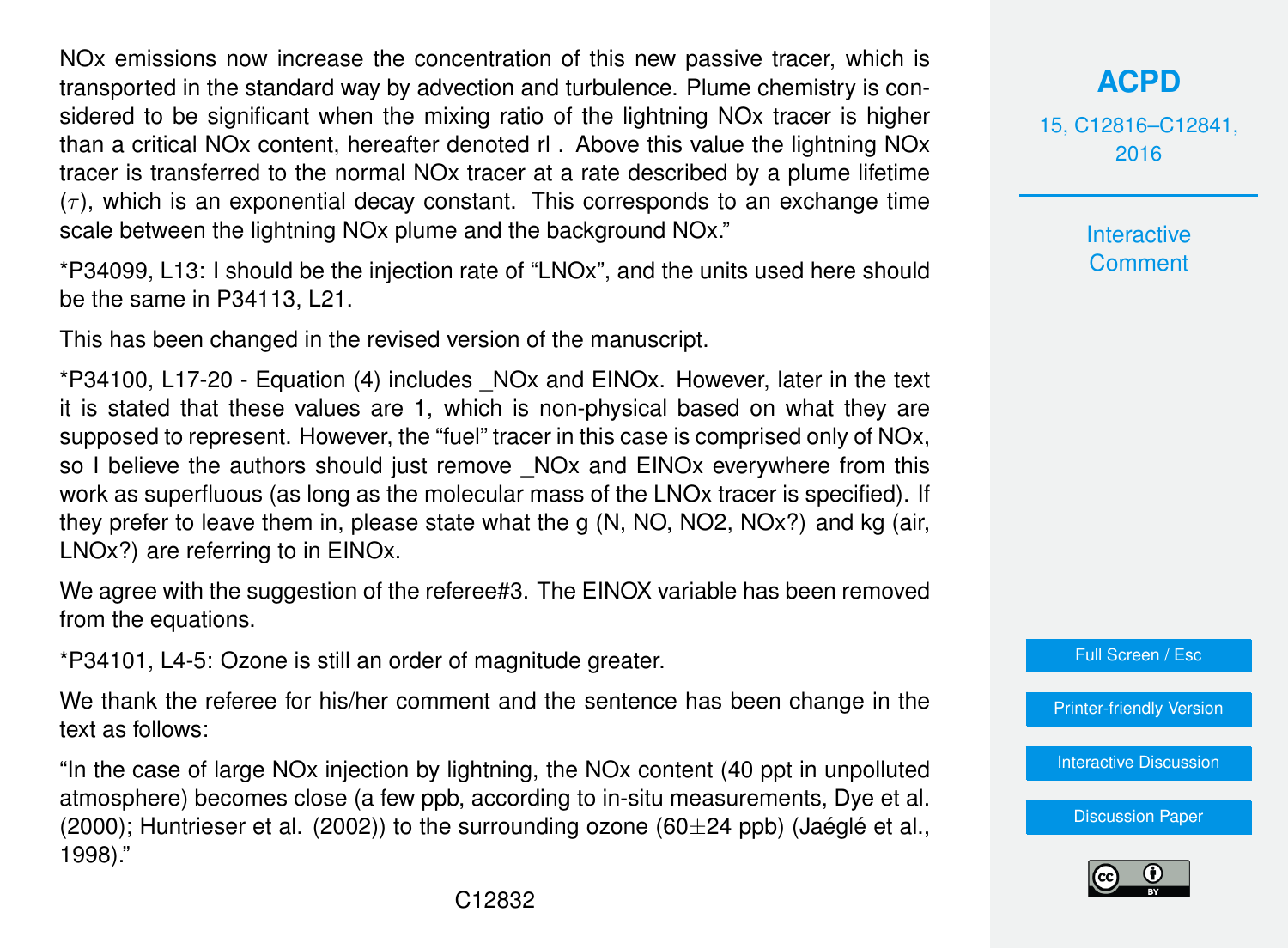\*P34101, L13-14: Recommend replacing "The sums of the concentrations as detailed by the Eqs. (5)-(7)" with "The rate of change of each chemical family are given by Eqs.  $(5)-(7)$ ".

This has been changed in the revised version of the manuscript.

\*P34102, L24-P34103, L2: It is given here that Keff is a function of the plume concentrations of NOx and O3, but the C09 derivation uses only in-plume NOx concentrations and background O3 concentrations in its definition of Keff. Please clarify what is used here and correct the integrals as necessary.

In the Keff equation, rNOxP and rO3P correspond to the mixing ratios of NOx and O3 respectively in the plume and the overlined rO3 term is the background ozone mixing ratio averaged in the model grid as described in Cariolle et al., 2009. We have clarified this point in the text.

\*P34103, L17-P34104 L18: Please add "primarily" to the discussion of the day and night reactions, since both reactions occur both at day and night. Please clarify what is meant by "characterized by the coefficient  $\beta$ " (I assume molar fraction of NOx converted to HNO3?).

We have clarified this point in the text as follows: "In addition, we consider the conversion of NOx into HNO3 within the plume. This conversion takes place in two different ways depending on the day or night atmospheric conditions. During the day, NO2 reacts primarily with OH to give HNO3 directly and it is characterized by the coefficient  $\beta$ 1. While at nighttime the conversion of NOx to HNO3 occurs mainly through N2O5 formation followed by a heterogeneous hydrolysis reaction, which corresponds to  $\beta$ 2. In other words, the  $\beta$  coefficients are the molar fractions of NOx converted to HNO3 within the plume. These two fractions are unitless".

\*P34104, L15: It is somewhat misleading to include PAN here. It is true that PAN is forming in the box model used to calculate  $\beta$ 1 and  $\beta$ 2, therefore reducing the magnitude **[ACPD](http://www.atmos-chem-phys-discuss.net)**

15, C12816–C12841, 2016

> Interactive **Comment**



[Printer-friendly Version](http://www.atmos-chem-phys-discuss.net/15/C12816/2016/acpd-15-C12816-2016-print.pdf)

[Interactive Discussion](http://www.atmos-chem-phys-discuss.net/15/34091/2015/acpd-15-34091-2015-discussion.html)

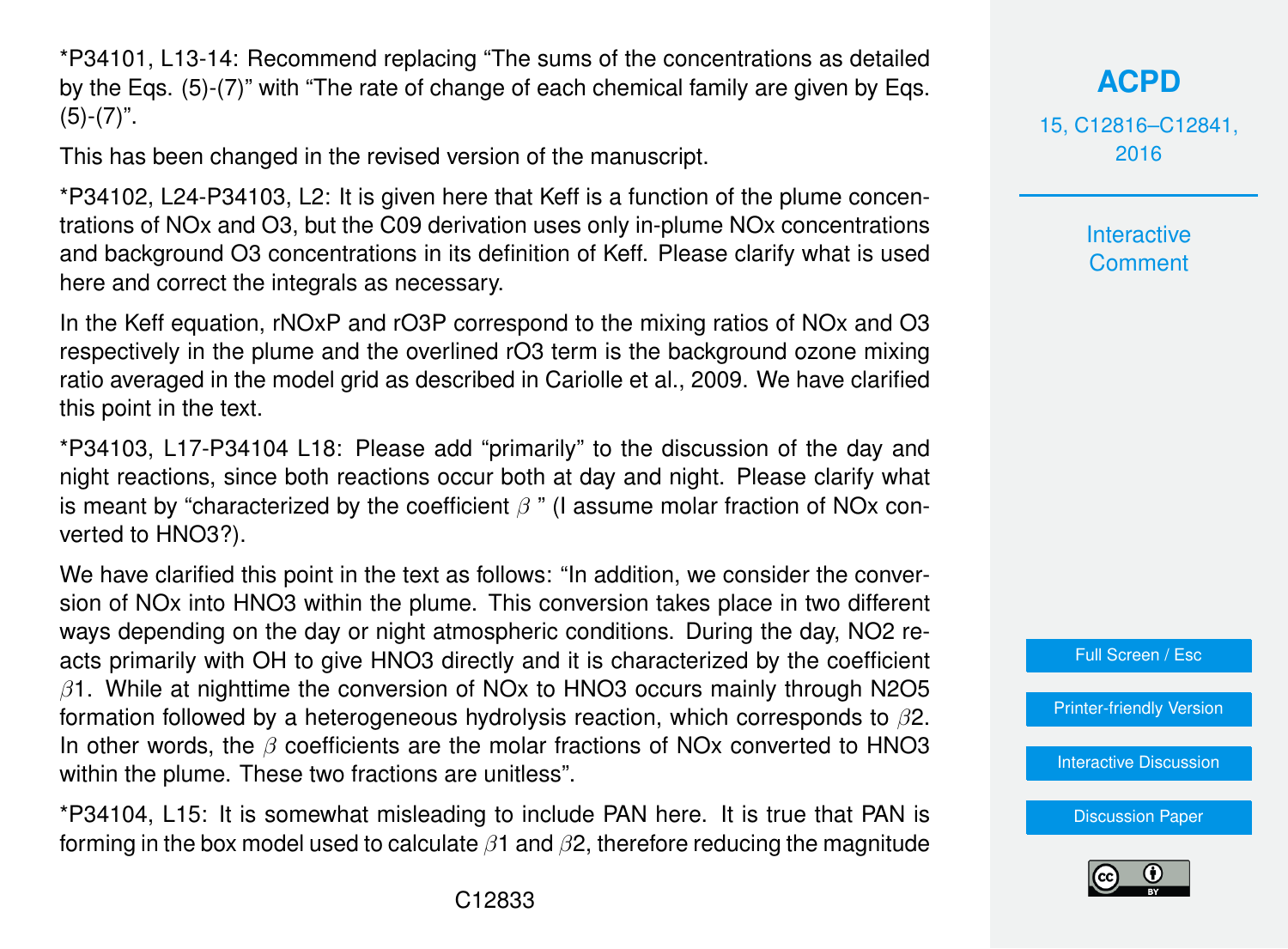of those values by preventing some NOx from being converted to HNO3. However, the plume parameterization does not include a d[PAN]/dt equation, nor does d[NOx]/dt include any losses associated with PAN production in the plume, so this PAN remains as NOx as far as GEOS-Chem is concerned.

We agree with the referee#3 comment. PAN has been removed here.

\*P34106, L23-24: Recommend changing to "related to highly elevated NOx concentrations relative to the background".

This has been changed in the revised version of the manuscript.

\*Section 3.2.1: Dh was only estimated for outflow from deep convective anvils, but a lot of lightning NOx is released beneath the anvil. Please clarify if a constant Dh was used in all plumes, and didn't vary with altitude or latitude?

We agree with the referee, that LNOx may be released beneath the anvil. Three different values of Dh [0.1; 15; 100] m2.s-1 were estimated in our study. The first value Dh=0.1 m2.s-1 was obtained from in situ measurements outside the anvil but close to this region and could be related to the plume from beneath the anvil. The second value, Dh=15 m2.s-1 was obtained from measurements within the anvil region. Finally the last value, Dh=100 m2.s-1 corresponds to the horizontal diffusion in the anvil and was obtained from a convective cell simulation with Meso-NH.

From these estimates, we have a first guess of Dh in the anvil but also outside and close to the anvil from two different approaches. In this study, Dh is constant for each experiment performed with the GEOS-Chem model. Dh is used in the simple dispersion model (new section 2.4) in order to determine the plume lifetime and Keff but this parameter does not appear directly in our parameterization in the GEOS-Chem model. As discussed before in response to the referee#1, although it is very relevant, the global variability of Dh was not studied here because it is not solve at large scale by the GEOS-Chem model. We may expect that Dh varies mainly with altitude and also **[ACPD](http://www.atmos-chem-phys-discuss.net)**

15, C12816–C12841, 2016

> Interactive **Comment**



[Printer-friendly Version](http://www.atmos-chem-phys-discuss.net/15/C12816/2016/acpd-15-C12816-2016-print.pdf)

[Interactive Discussion](http://www.atmos-chem-phys-discuss.net/15/34091/2015/acpd-15-34091-2015-discussion.html)

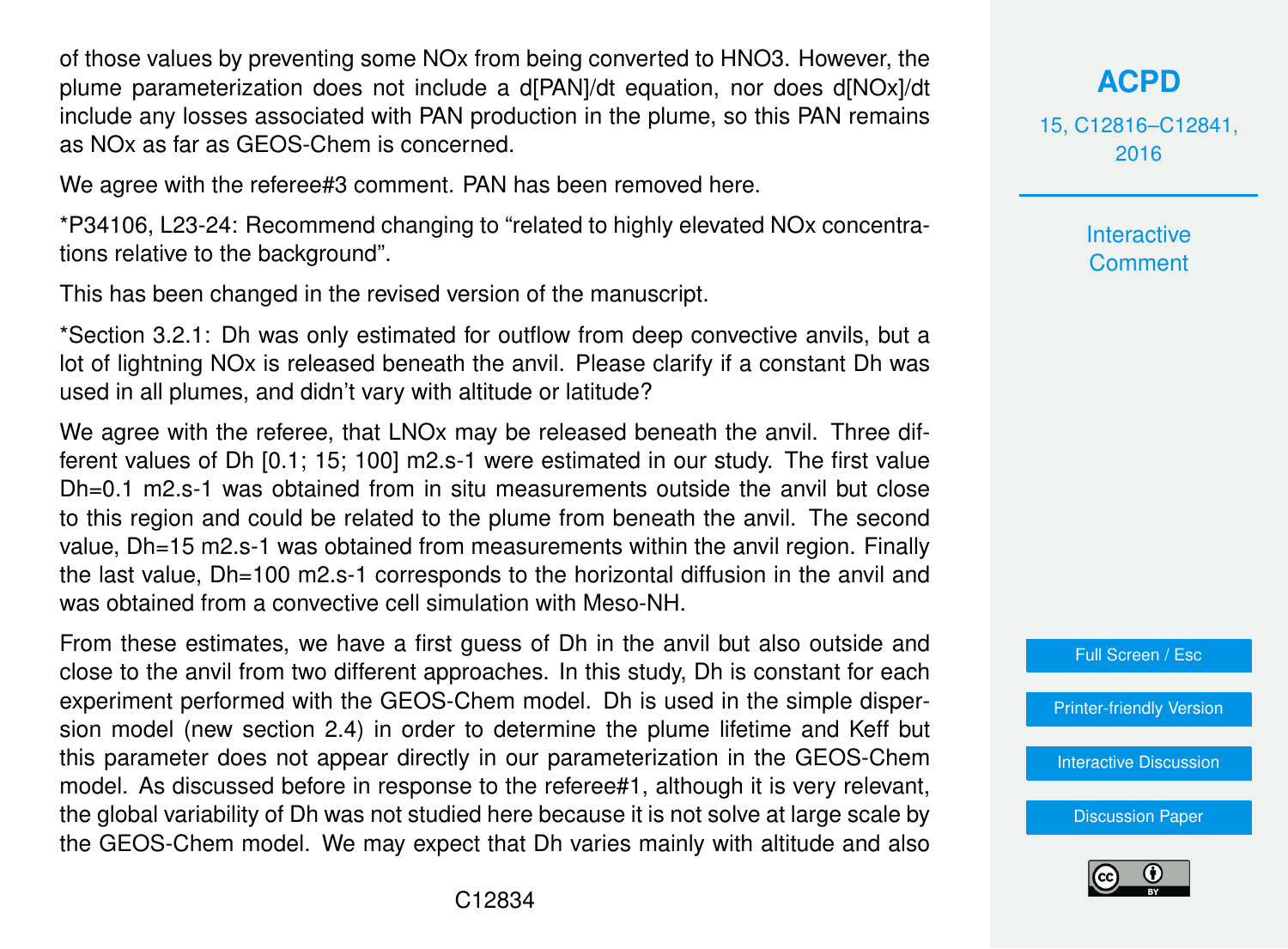latitude. Further modeling studies and in situ measurements should be performed in the future to better understand this parameter variability at large scale and improve the characterization of the LNOx plume dispersion.

We have clarified this point in the revised version of the manuscript in section 3.2.1, as follows: "In order to cover all horizontal diffusivity estimates discussed in this section the range of values 0.1, 15 and 100 m2.s−1 was used. The horizontal coefficient is constant for all lightning NOx plumes considered in the GEOS-Chem model. Hereafter, the results are detailed for the central value  $Dh = 15$  m<sup>2</sup> s−1."

\*P34107, L5-7: "defined" would be better as "determined"? Please clarify what is meant by "mainly from previous in-situ measurement in thunderstorm anvil".

We agree with the referee comment. By the sentence "mainly from previous in-situ measurement in thunderstorm anvil", we would highlight that the Dh estimate from insitu measurements may be the most accurate. The Dh estimate related to this method is more realistic (in agreement with Cariolle et al., 2009, Dh estimate) than the estimate from the modeling study. This has been removed in this paragraph but it is mentioned after in this section.

This has been change in the revised version of the manuscript in section 3.2.1, as follows: "The diffusion coefficient was determined by two different ways. A first estimate of the horizontal diffusion was performed by running the 3-D mesoscale Meso-NH model. Then, the Dh coefficient was calculated using in-situ measurements in thunderstorm anvil".

\*P34107, L12: "performed" would be better than "made"

This has been changed in the revised version of the manuscript.

\*P34107, L17: If e is not Euler's constant, please define.

The "e" is the exponential function here. It has been replaced by "exp" in the revised manuscript.

15, C12816–C12841, 2016

> **Interactive Comment**

Full Screen / Esc

[Printer-friendly Version](http://www.atmos-chem-phys-discuss.net/15/C12816/2016/acpd-15-C12816-2016-print.pdf)

[Interactive Discussion](http://www.atmos-chem-phys-discuss.net/15/34091/2015/acpd-15-34091-2015-discussion.html)

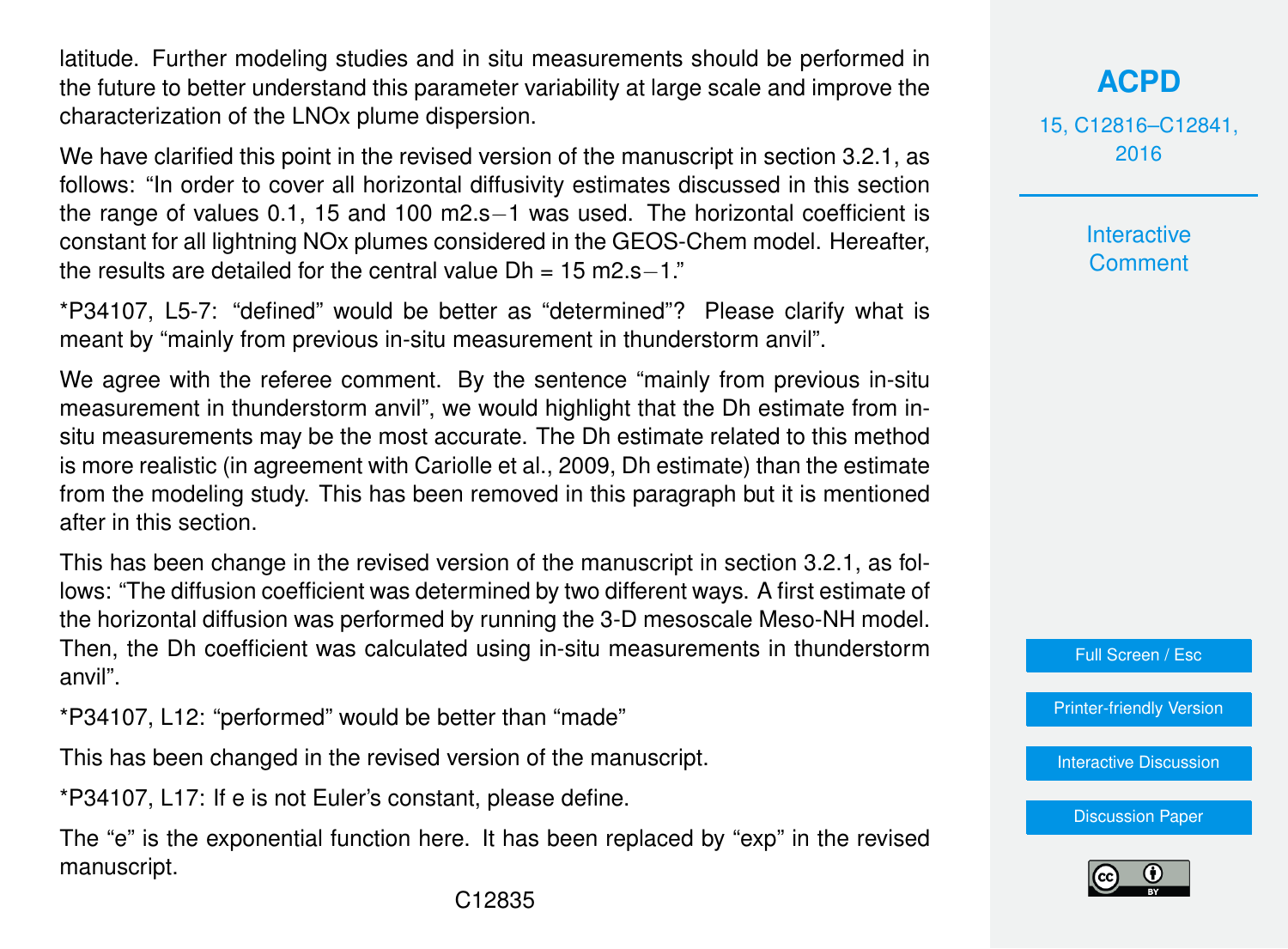\*P34109, L17-23: How are the tropics vs. midlatitudes defined when rl is applied in the model?

The critical content mixing ratio rl, above which the LNOx plume exists, is used in the plume dispersion model in order to estimate the plume lifetime  $(\tau)$  and Keff. In these dispersion simulations, the tropics and the mid-latitudes conditions are distinguished using initial concentrations for chemical species relative to the two latitude regions (Table 1). From these runs, we got different values for  $\tau$  (and Keff). Finally, in GEOS-Chen model, the $\tau$ values are applied depending on the latitude region.

\*P34110, L1: Please clarify what is meant by "an ensemble of spikes"

In our parameterization, each LNOx plume is associated with several electrical discharges at the convective cell scale. We have clarified this point in section 3.2.3, as follows: "Here we use a width of 500 m to refer to an ensemble of spikes at cloud scale (i.e. each plume is defined from several electrical discharges associated with a convective cell)."

\*P34111, L2: Please replace "defined" with "estimated"

This has been changed in the revised version of the manuscript.

\*P34111, L4: Is it appropriate to use separate rl for night and day, when some of the lifetimes are much longer than 12 hours? Why wouldn't we just use the smaller of the two values in both day and night?

There is some plume lifetimes longer than 12 hours but most are shorter (67 %). Also, there is a significant difference in the plume lifetime between day and night (Table 2). For example, for NOimax there is 3.6 hours and 13.6 hours difference in the midlatitudes and tropics respectively. We cannot consider only the smallest value of rl because this could imply longer lifetime, which is less realistic than the use of the rl day and night distinguish values.

\*P34111, L24-25: Please clarify the sentence so it is clear whether it is meant that Keff

**[ACPD](http://www.atmos-chem-phys-discuss.net)**

15, C12816–C12841, 2016

> **Interactive Comment**



[Printer-friendly Version](http://www.atmos-chem-phys-discuss.net/15/C12816/2016/acpd-15-C12816-2016-print.pdf)

[Interactive Discussion](http://www.atmos-chem-phys-discuss.net/15/34091/2015/acpd-15-34091-2015-discussion.html)

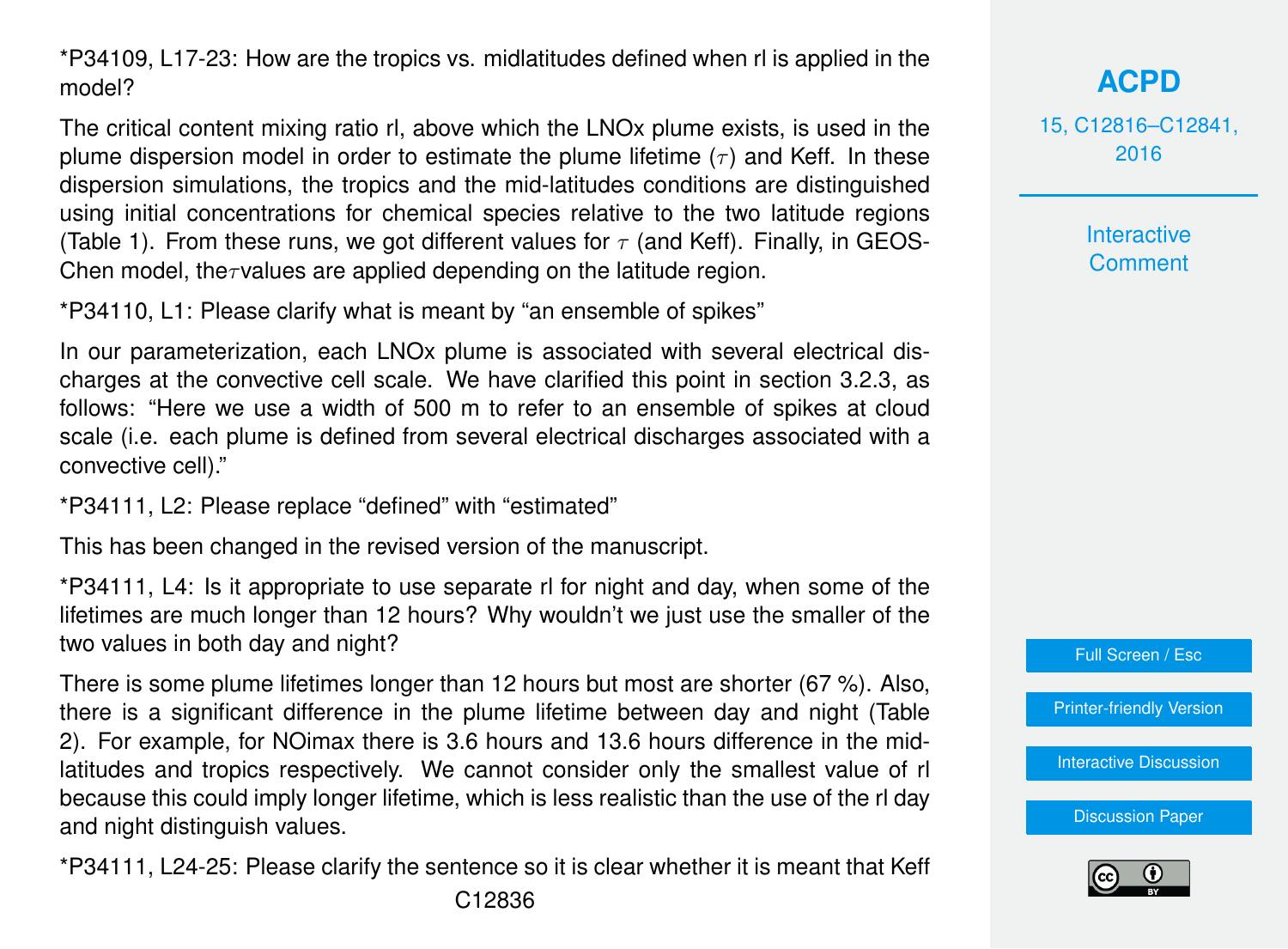is "very low" relative to the C09 values or the background K values?

This has been clarified in the revised version of the manuscript in section 3.2.4, as follows: "Our Keff estimates are smaller than those calculated by Cariolle et al. (2009) for the plume chemistry related to aircraft exhausts. In this previous work, Keff varies from 1.0 to 4.2.10−18 molecules-1.s-1.cm3 with a mean value close to 3.10-18 molecules-1.s-1.cm3 depending on the NOx loading."

\*P34113, L23: I think "undiluted" should be "diluted" here

The use if the "undiluted" term is the good choice here. In fact, in our plume parameterization, the mixing ratio of the tracer (rLNOx) represents the NOx mixing ratio from lightning emissions. In other words, this is the NOx in the plume form not yet released to the model grid as a background concentration.

\*P34113, L24: Lightning does produce some NO2 (as well as other species). I would change to "lightning produces negligible quantities of NO2 relative to NO and therefore E is effectively 0 in Eq. (15)."

This has been changed in the revised version of the manuscript.

\*P34116, L5: "produced" (not reproduced). I would refer to the altitudes in Fig. 3c as "middle and upper troposphere" as the tropopause is  $\sim$ 70 mb in the tropics.

This has been changed in the revised version of the manuscript as follows: "The lightning NOx tracer is produced at altitudes where lightning NOx are calculated and detrained (in the upper troposphere, between â Lij500 and 300 hPa) as shown in panels (c) in figure 3."

\*P34117 L6: Should be "volatile"

This has been changed in the revised version of the manuscript.

\*Sections 4.3.1-4.3.2: Here the word "variability" would be better replaced by "sensitivity", and all the various deltaO3 and deltaNOx values referred to as "ranges" or

## **[ACPD](http://www.atmos-chem-phys-discuss.net)**

15, C12816–C12841, 2016

> **Interactive Comment**



[Printer-friendly Version](http://www.atmos-chem-phys-discuss.net/15/C12816/2016/acpd-15-C12816-2016-print.pdf)

[Interactive Discussion](http://www.atmos-chem-phys-discuss.net/15/34091/2015/acpd-15-34091-2015-discussion.html)

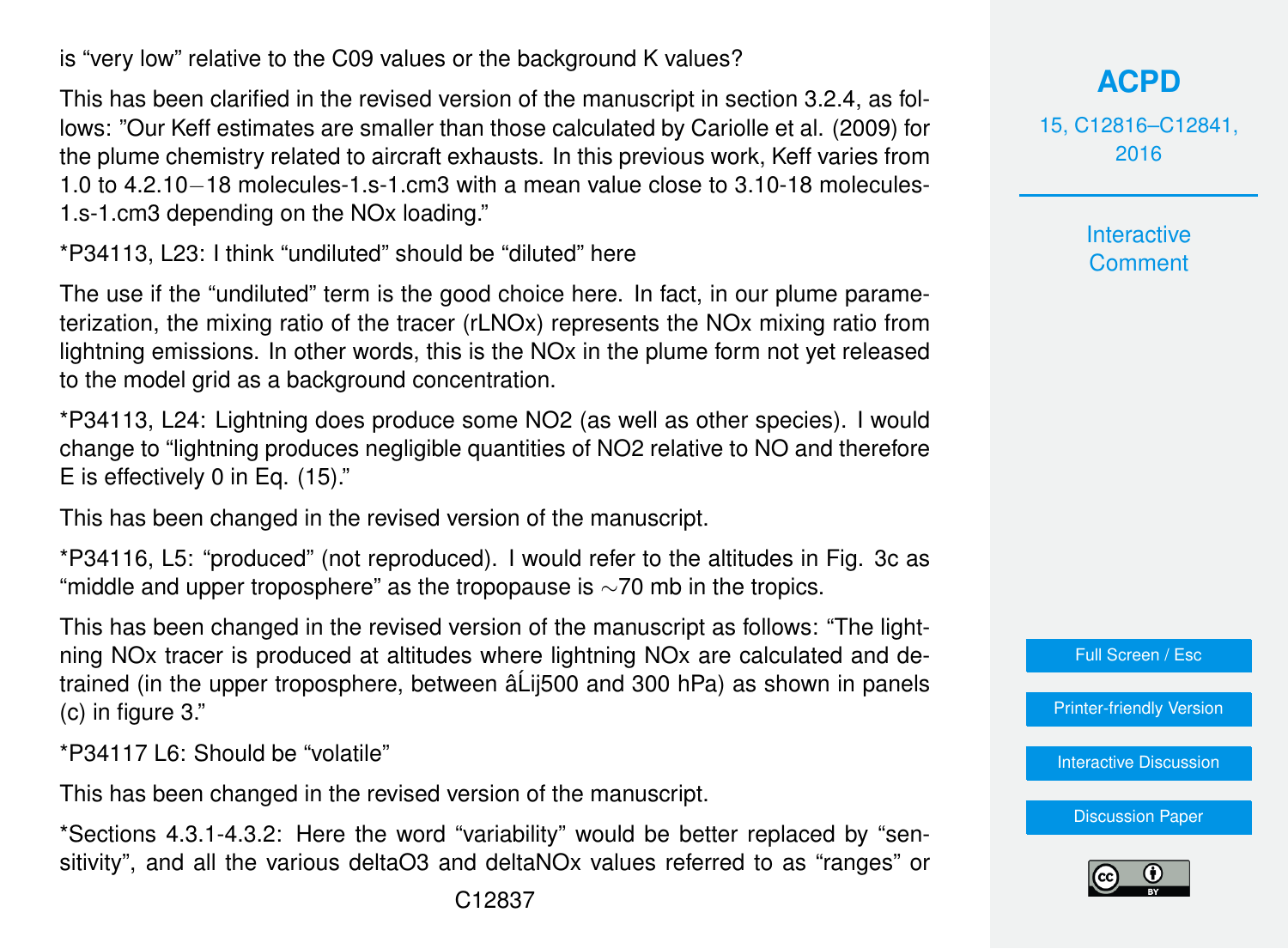"changes" associated with the uncertainty in the different explored parameters examined.

This has been changed in the revised version of the manuscript.

\*P34121, L1: "significant" should probably be "large" here.

This has been changed in the revised version of the manuscript.

\*Figure 1: This diagram needs a longer caption to describe what the lines, arrows, boxes, and colors represent. I would recommend removing the boxes from around the "[NOx] < rl" and "[NOx] > rl" to make it clear that those are a conditional statements (also, [NOx] should probably be [LNOx] there), and move the edge of the green "ERR" box to the other side of the conditional.

This has been changed in the revised version of the manuscript.

\*Figures 3-7: I was originally confused because I interpreted these captions as that Dh and NOi were somehow applied in GEOS-Chem, not that the  $\tau$  and Keff values were trained from the offline simple plume dispersion model using those Dh and NOi values. I would recommend rephrasing to make that distinction clearer.

This has been changed in the revised version of the manuscript.

**[ACPD](http://www.atmos-chem-phys-discuss.net)**

15, C12816–C12841, 2016

> Interactive **Comment**

Full Screen / Esc

[Printer-friendly Version](http://www.atmos-chem-phys-discuss.net/15/C12816/2016/acpd-15-C12816-2016-print.pdf)

[Interactive Discussion](http://www.atmos-chem-phys-discuss.net/15/34091/2015/acpd-15-34091-2015-discussion.html)



Interactive comment on Atmos. Chem. Phys. Discuss., 15, 34091, 2015.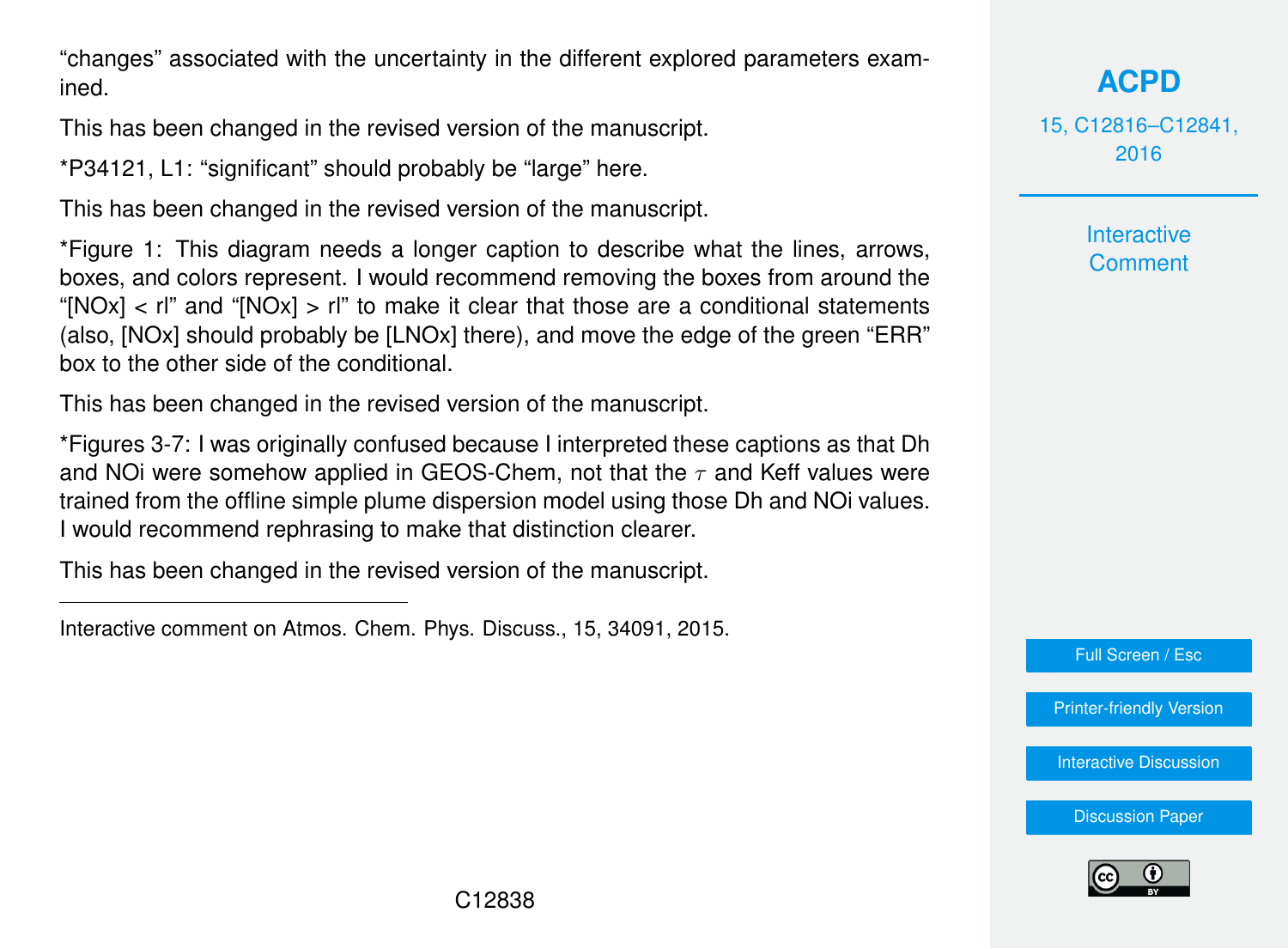

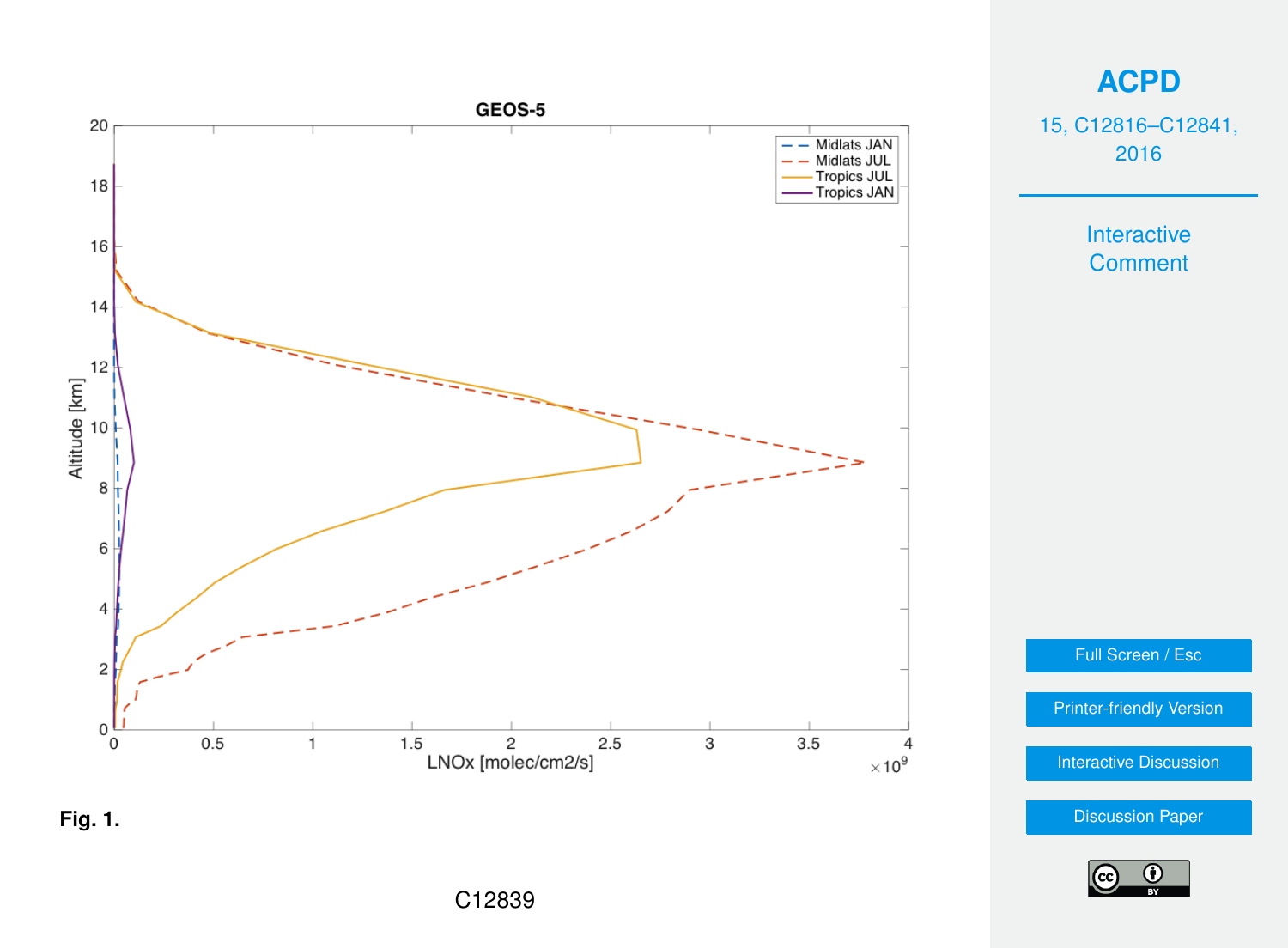